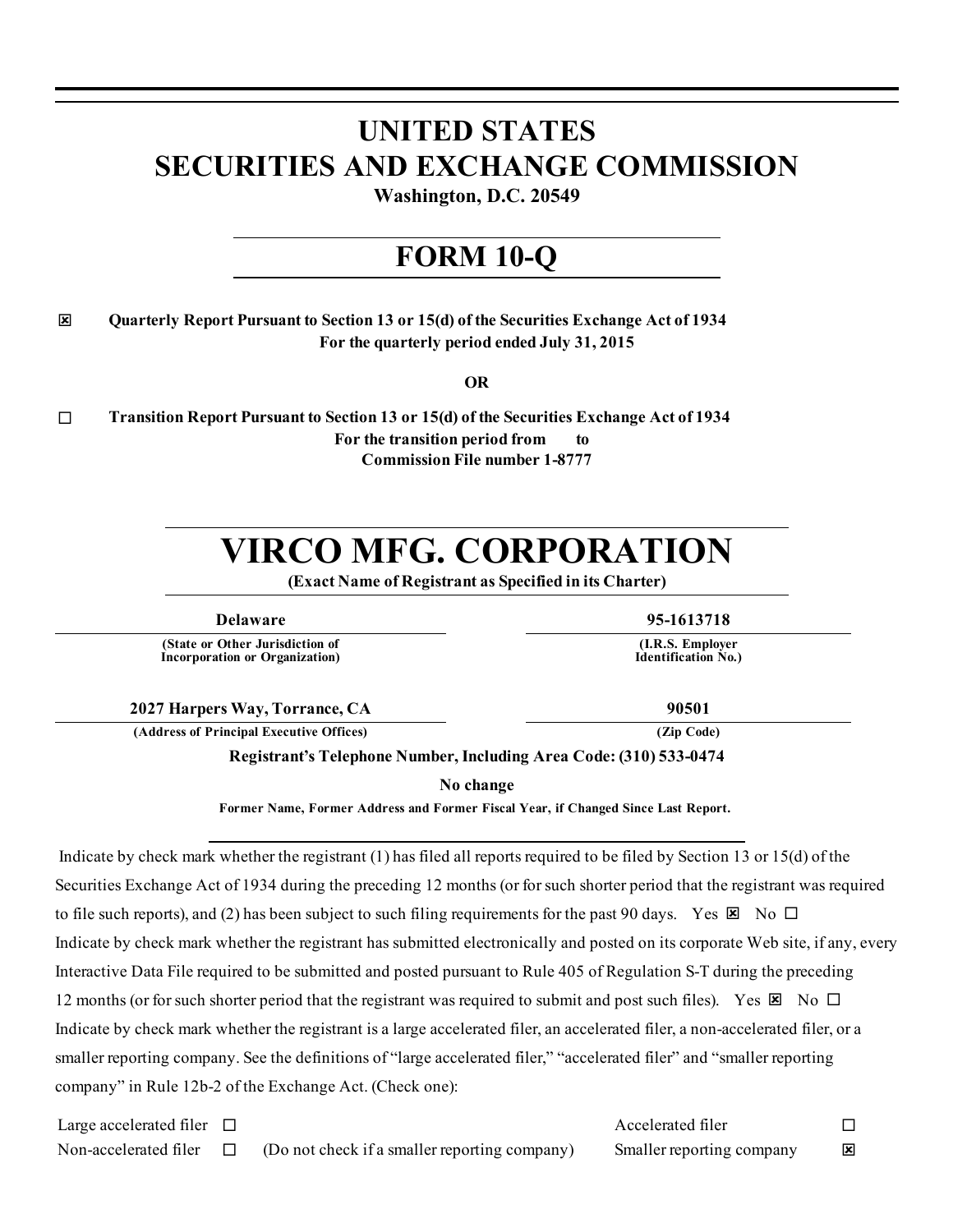Indicate by check mark whether the registrant is a shell company (as defined in Rule 12b-2 of the Exchange

Act). Yes  $\square$  No  $\boxtimes$ 

The number of shares outstanding for each of the registrant's classes of common stock, as of the latest practicable date: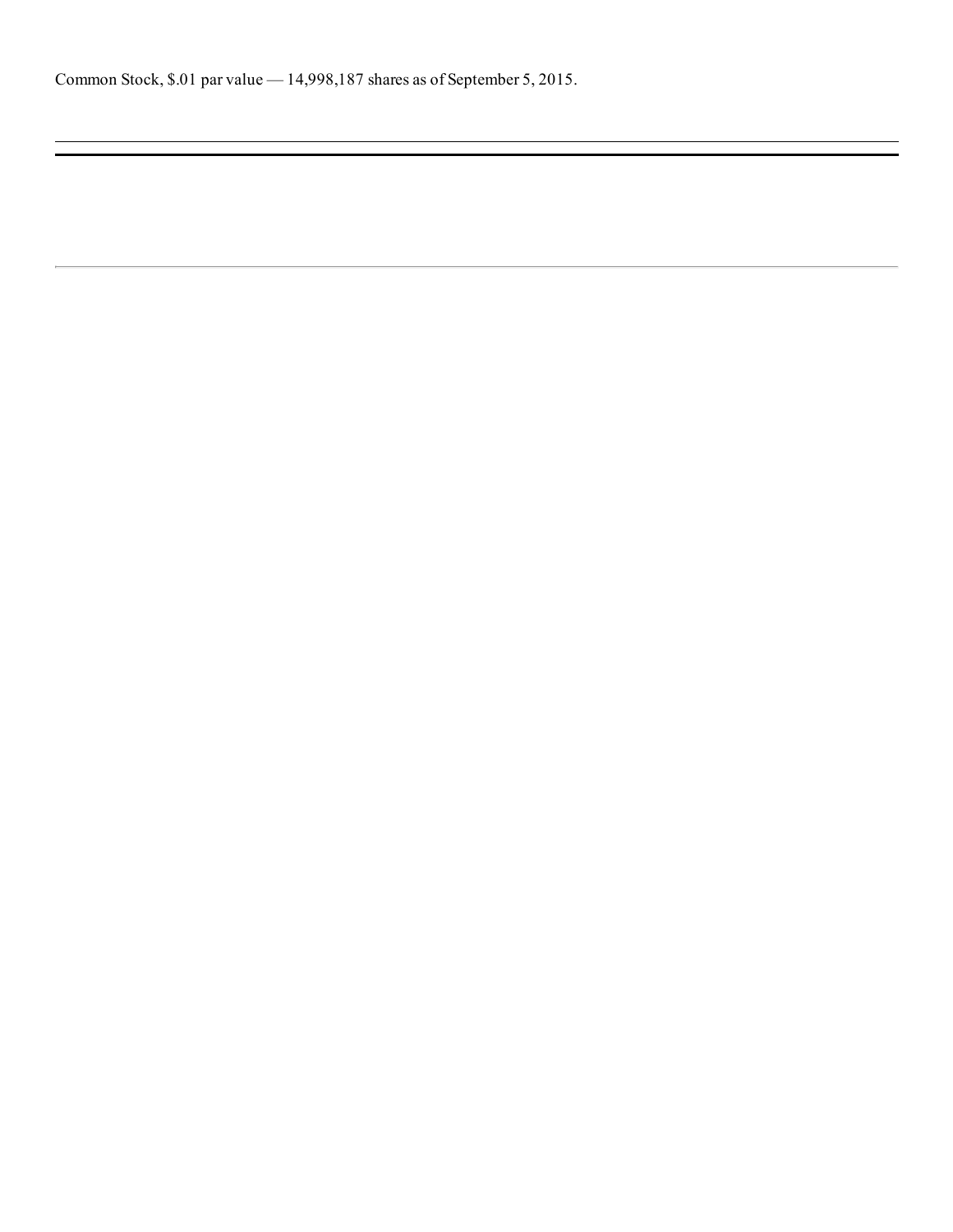## TABLE OF CONTENTS

| Part I. Financial Information                                                                                             | $\overline{3}$             |
|---------------------------------------------------------------------------------------------------------------------------|----------------------------|
| Item 1. Financial Statements                                                                                              | $\overline{3}$             |
| Unaudited condensed consolidated balance sheets - July 31, 2015, January 31, 2015 and July 31, 2014                       | $\overline{3}$             |
| Unaudited condensed consolidated statements of income - Three months ended July 31, 2015 and 2014                         |                            |
| Unaudited condensed consolidated statements of income - Six months ended July 31, 2015 and 2014                           | $\overline{5}$<br><u>6</u> |
| Unaudited condensed consolidated statements of comprehensive income (loss) - Three months ended July 31,<br>2015 and 2014 |                            |
| Unaudited condensed consolidated statements of comprehensive income (loss) - Six months ended July 31,<br>2015 and 2014   | $\overline{1}$             |
|                                                                                                                           | 8                          |
| Unaudited condensed consolidated statements of cash flows - Six months ended July 31, 2015 and 2014                       | $\overline{9}$             |
| Notes to unaudited condensed consolidated financial statements - July 31, 2015                                            |                            |
| <u>Item 2. Management's Discussion and Analysis of Financial Condition and Results of Operations</u>                      | 10<br><u>16</u>            |
| Item 3. Ouantitative and Oualitative Disclosures about Market Risk                                                        | 17                         |
| Item 4. Controls and Procedures                                                                                           | 17                         |
| Part II. Other Information                                                                                                | <u>18</u>                  |
| Item 1. Legal Proceedings                                                                                                 | <u>18</u>                  |
| Item 1A. Risk Factors                                                                                                     | <u>18</u>                  |
| <u>Item 2. Unregistered Sales of Equity Securities, Use of Proceeds and Issuer Purchases of Equity Securities</u>         | <u>18</u>                  |
| Item 3. Defaults Upon Senior Securities                                                                                   | <u>18</u>                  |
| Item 4. Mine Safety Disclosures                                                                                           | <u>18</u>                  |
| Item 5. Other Information                                                                                                 | <u>18</u>                  |
| Item 6. Exhibits                                                                                                          | 18                         |
| $EX-10.1$                                                                                                                 |                            |
| EX-31.1                                                                                                                   |                            |
| EX-31.2                                                                                                                   |                            |
| $EX-32.1$                                                                                                                 |                            |
| <b>EX-101 INSTANCE DOCUMENT</b>                                                                                           |                            |
| EX-101 SCHEMA DOCUMENT                                                                                                    |                            |
| <b>EX-101 CALCULATION LINKBASE DOCUMENT</b>                                                                               |                            |
| EX-101 LABELS LINKBASE DOCUMENT                                                                                           |                            |
|                                                                                                                           |                            |

EX101 PRESENTATION LINKBASE DOCUMENT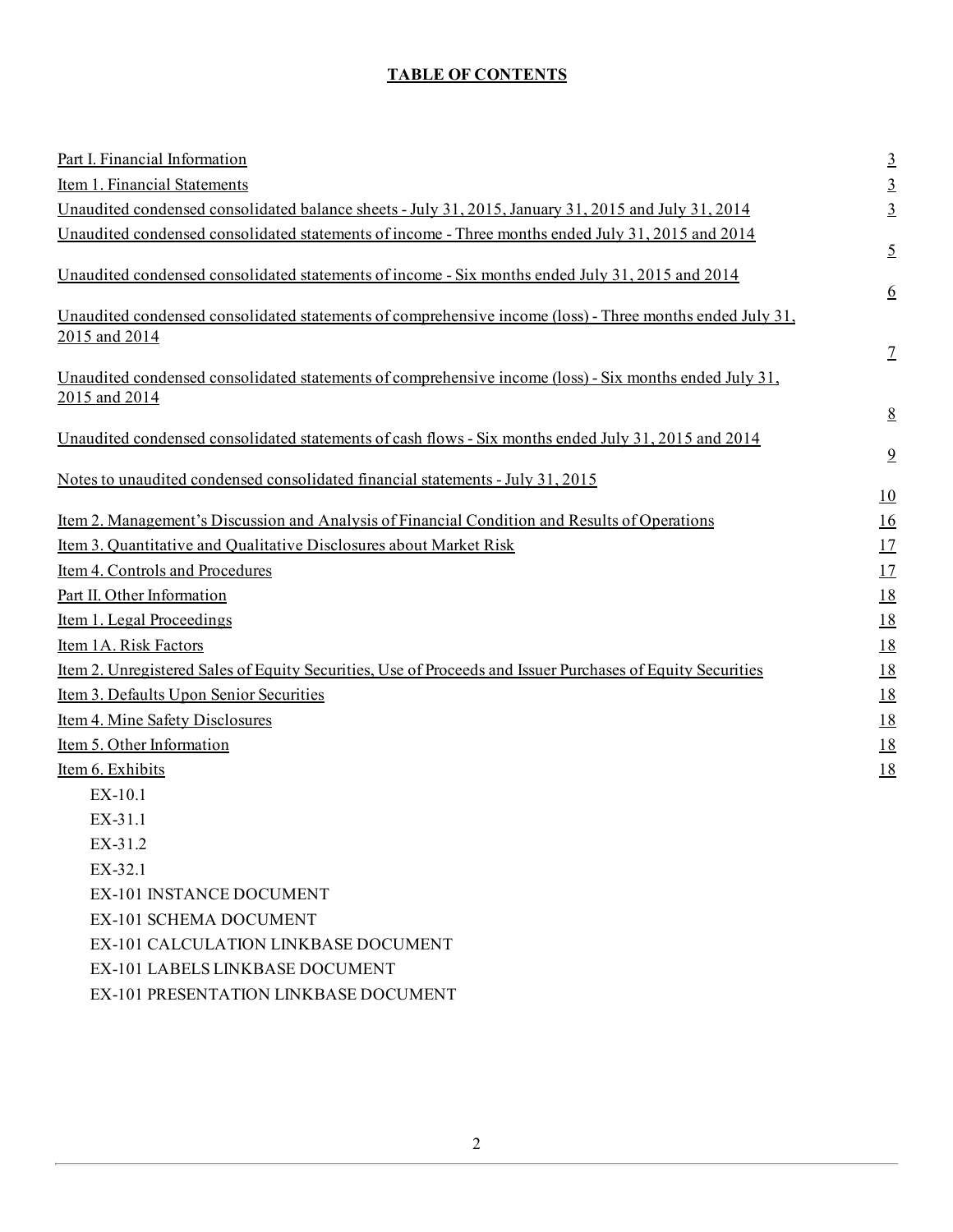#### Item 1. Financial Statements

### Virco Mfg. Corporation

## Condensed Consolidated Balance Sheets

|                                                |    | 7/31/2015                         | 1/31/2015    | 7/31/2014    |                       |  |  |
|------------------------------------------------|----|-----------------------------------|--------------|--------------|-----------------------|--|--|
|                                                |    | (In thousands, except share data) |              |              |                       |  |  |
|                                                |    | Unaudited (Note<br>1)             |              |              | Unaudited (Note<br>1) |  |  |
| Assets                                         |    |                                   |              |              |                       |  |  |
| Current assets                                 |    |                                   |              |              |                       |  |  |
| Cash                                           | \$ | 1,490                             | \$<br>470    | $\mathbb{S}$ | 1,130                 |  |  |
| Trade accounts receivables, net                |    | 33,883                            | 10,614       |              | 29,414                |  |  |
| Other receivables                              |    | 141                               | 43           |              | 47                    |  |  |
| Income tax receivable                          |    | 288                               | 267          |              | 317                   |  |  |
| Inventories                                    |    |                                   |              |              |                       |  |  |
| Finished goods                                 |    | 16,998                            | 5,602        |              | 20,145                |  |  |
| Work in process                                |    | 13,961                            | 11,487       |              | 15,161                |  |  |
| Raw materials and supplies                     |    | 10,827                            | 9,589        |              | 9,977                 |  |  |
|                                                |    | 41,786                            | 26,678       |              | 45,283                |  |  |
| Deferred tax assets, net                       |    | 156                               | 156          |              | 203                   |  |  |
| Prepaid expenses and other current assets      |    | 1,334                             | 743          |              | 1,350                 |  |  |
| Total current assets                           |    | 79,078                            | 38,971       |              | 77,744                |  |  |
| Property, plant and equipment                  |    |                                   |              |              |                       |  |  |
| Land                                           |    | 1,671                             | 1,671        |              | 1,671                 |  |  |
| Land improvements                              |    | 851                               | 851          |              | 1,189                 |  |  |
| Buildings and building improvements            |    | 46,443                            | 47,047       |              | 47,047                |  |  |
| Machinery and equipment                        |    | 107,275                           | 110,060      |              | 113,152               |  |  |
| Leasehold improvements                         |    | 1,895                             | 1,909        |              | 1,957                 |  |  |
|                                                |    | 158,135                           | 161,538      |              | 165,016               |  |  |
| Less accumulated depreciation and amortization |    | 122,849                           | 126,317      |              | 128,970               |  |  |
| Net property, plant and equipment              |    | 35,286                            | 35,221       |              | 36,046                |  |  |
| Deferred tax assets, net                       |    | 569                               | 624          |              | 305                   |  |  |
| Other assets                                   |    | 6,953                             | 6,995        |              | 6,990                 |  |  |
| Total assets                                   | \$ | 121,886                           | \$<br>81,811 | \$           | 121,085               |  |  |

See accompanying notes.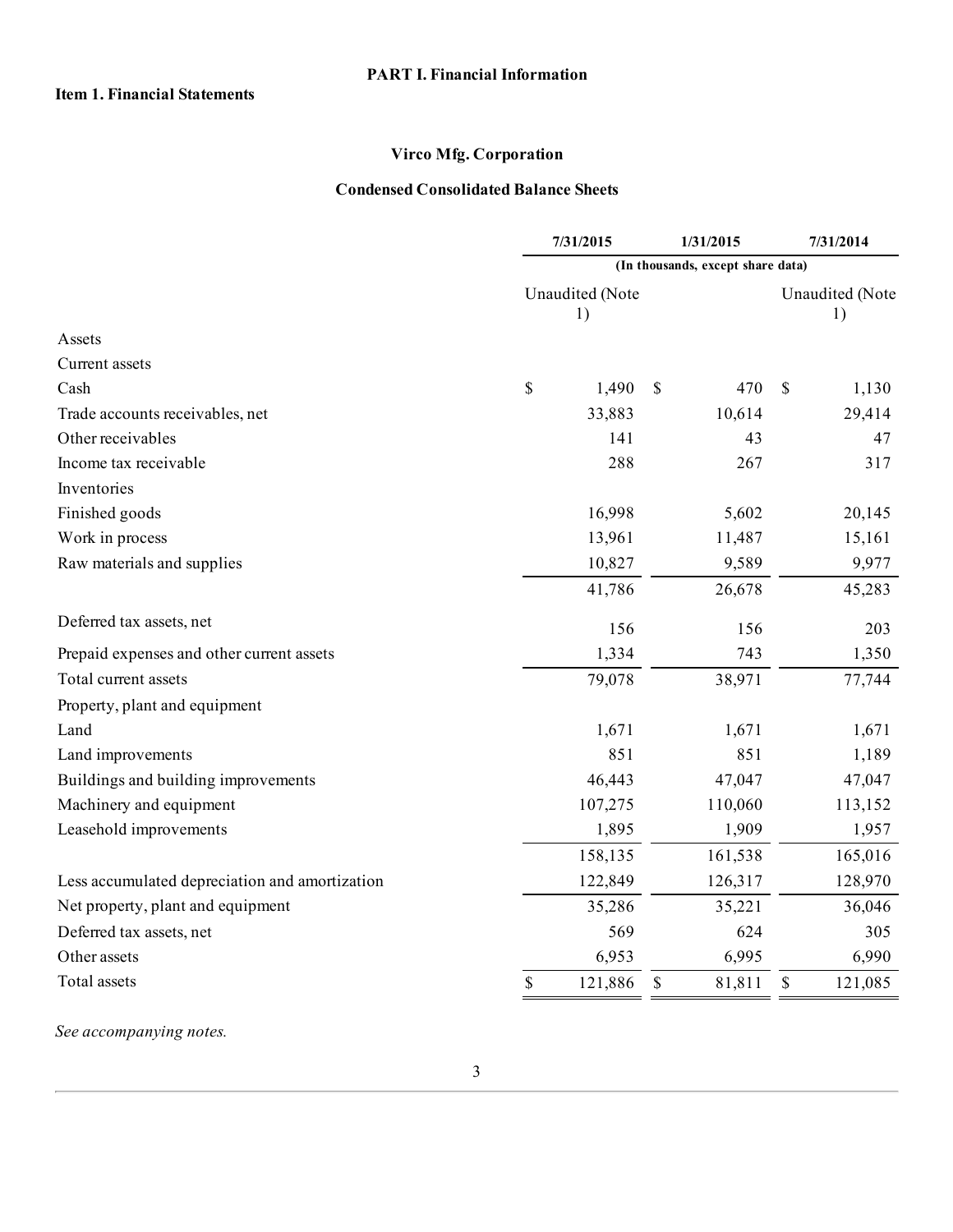#### Condensed Consolidated Balance Sheets

|                                                                                                                           |    | 7/31/2015                    | 1/31/2015                         |               | 7/31/2014             |
|---------------------------------------------------------------------------------------------------------------------------|----|------------------------------|-----------------------------------|---------------|-----------------------|
|                                                                                                                           |    |                              | (In thousands, except share data) |               |                       |
|                                                                                                                           |    | <b>Unaudited</b> (Note<br>1) |                                   |               | Unaudited (Note<br>1) |
| Liabilities                                                                                                               |    |                              |                                   |               |                       |
| Current liabilities                                                                                                       |    |                              |                                   |               |                       |
| Accounts payable                                                                                                          | \$ | 19,240                       | 9,901<br>\$                       | <sup>\$</sup> | 20,382                |
| Accrued compensation and employee benefits                                                                                |    | 4,793                        | 4,199                             |               | 3,860                 |
| Current portion of long-term debt                                                                                         |    | 24,708                       | 3,366                             |               | 27,545                |
| Deferred tax liabilities                                                                                                  |    |                              |                                   |               |                       |
| Other accrued liabilities                                                                                                 |    | 7,818                        | 3,939                             |               | 7,293                 |
| Total current liabilities                                                                                                 |    | 56,559                       | 21,405                            |               | 59,080                |
| Non-current liabilities                                                                                                   |    |                              |                                   |               |                       |
| Accrued self-insurance retention                                                                                          |    | 2,379                        | 1,730                             |               | 2,020                 |
| Accrued pension expenses                                                                                                  |    | 27,907                       | 28,986                            |               | 23,132                |
| Income tax payable                                                                                                        |    | 37                           | 42                                |               | 37                    |
| Long-term debt, less current portion                                                                                      |    | 6,153                        | 6,153                             |               | 6,000                 |
| Other accrued liabilities                                                                                                 |    | 976                          | 922                               |               | 1,092                 |
| Total non-current liabilities                                                                                             |    | 37,452                       | 37,833                            |               | 32,281                |
| Commitments and contingencies                                                                                             |    |                              |                                   |               |                       |
| Stockholders' equity                                                                                                      |    |                              |                                   |               |                       |
| Preferred stock:                                                                                                          |    |                              |                                   |               |                       |
| Authorized 3,000,000 shares, \$.01 par value; none issued or<br>outstanding                                               |    |                              |                                   |               |                       |
| Common stock:                                                                                                             |    |                              |                                   |               |                       |
| Authorized 25,000,000 shares, \$.01 par value; issued and<br>outstanding 14,998,187 shares at 7/31/2015 and 14,852,640 at |    |                              |                                   |               |                       |
| 1/31/2015 and 7/31/2014                                                                                                   |    | 150                          | 149                               |               | 148                   |
| Additional paid-in capital                                                                                                |    | 116,385                      | 116,348                           |               | 116,105               |
| Accumulated deficit                                                                                                       |    | (69, 416)                    | (73,690)                          |               | (73, 191)             |
| Accumulated other comprehensive loss                                                                                      |    | (19, 244)                    | (20, 234)                         |               | (13, 338)             |
| Total stockholders' equity                                                                                                |    | 27,875                       | 22,573                            |               | 29,724                |
| Total liabilities and stockholders' equity                                                                                | S  | 121,886                      | 81,811<br>\$                      | \$            | 121,085               |
| See accompanying notes.                                                                                                   |    |                              |                                   |               |                       |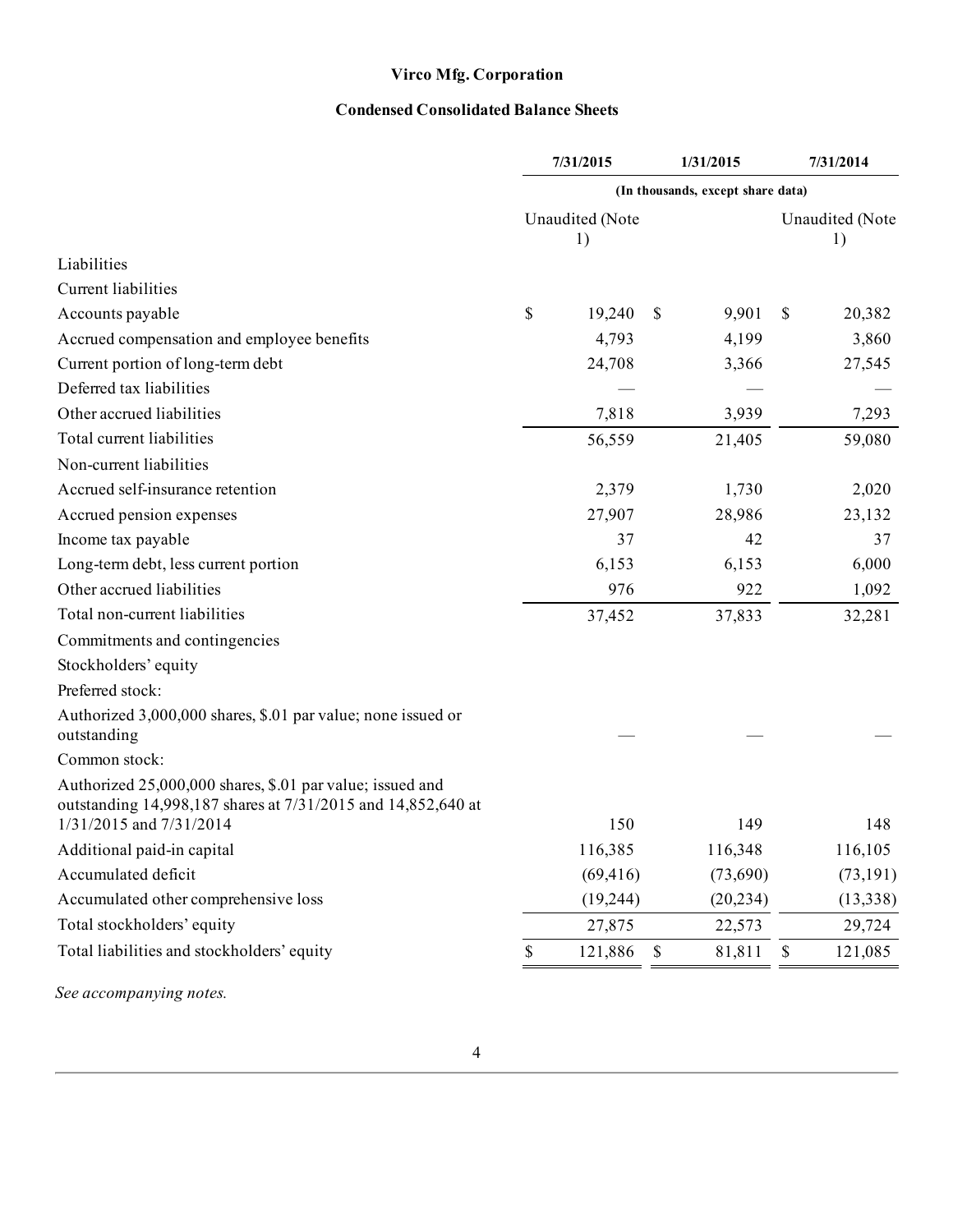## Condensed Consolidated Statements of Income

## Unaudited (Note 1)

|                                              | Three months ended |           |    |                                       |  |  |
|----------------------------------------------|--------------------|-----------|----|---------------------------------------|--|--|
|                                              |                    | 7/31/2015 |    |                                       |  |  |
|                                              |                    |           |    | (In thousands, except per share data) |  |  |
| Net sales                                    | S                  | 61,072    | \$ | 53,042                                |  |  |
| Costs of goods sold                          |                    | 37,076    |    | 32,346                                |  |  |
| Gross profit                                 |                    | 23,996    |    | 20,696                                |  |  |
| Selling, general and administrative expenses |                    | 16,055    |    | 14,620                                |  |  |
| Gain on sale of property, plant & equipment  |                    |           |    |                                       |  |  |
| Restructuring expense                        |                    |           |    | 62                                    |  |  |
| Operating income (loss)                      |                    | 7,941     |    | 6,014                                 |  |  |
| Interest expense, net                        |                    | 453       |    | 505                                   |  |  |
| Income (loss) before income taxes            |                    | 7,488     |    | 5,509                                 |  |  |
| Income tax expense (benefit)                 |                    | 38        |    | 306                                   |  |  |
| Net income (loss)                            | \$                 | 7,450     | \$ | 5,203                                 |  |  |
| Net income (loss) per common share:          |                    |           |    |                                       |  |  |
| <b>Basic</b>                                 | \$                 | 0.50      | \$ | 0.35                                  |  |  |
| Diluted                                      | $\mathbf S$        | 0.49      | \$ | 0.35                                  |  |  |
| Weighted average shares outstanding:         |                    |           |    |                                       |  |  |
| Basic                                        |                    | 14,887    |    | 14,725                                |  |  |
| Diluted                                      |                    | 15,176    |    | 14,874                                |  |  |
| See accompanying notes.                      |                    |           |    |                                       |  |  |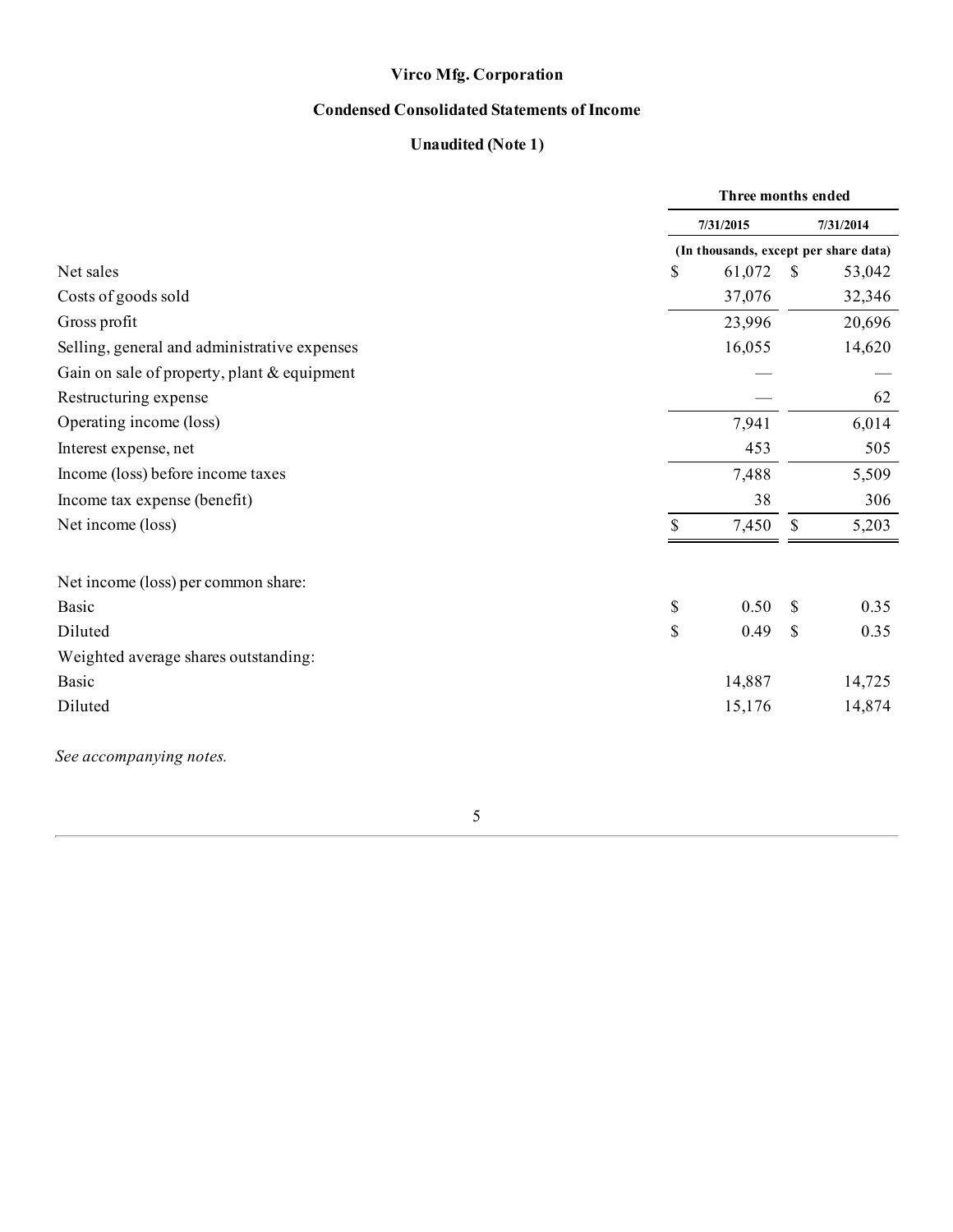## Condensed Consolidated Statements of Income

## Unaudited (Note 1)

|                                              | Six months ended |           |              |                                       |  |  |
|----------------------------------------------|------------------|-----------|--------------|---------------------------------------|--|--|
|                                              |                  | 7/31/2015 |              | 7/31/2014                             |  |  |
|                                              |                  |           |              | (In thousands, except per share data) |  |  |
| Net sales                                    | \$               | 84,120    | S            | 76,425                                |  |  |
| Costs of goods sold                          |                  | 51,930    |              | 47,699                                |  |  |
| Gross profit                                 |                  | 32,190    |              | 28,726                                |  |  |
| Selling, general and administrative expenses |                  | 27,097    |              | 26,195                                |  |  |
| Gain on sale of property, plant & equipment  |                  | (8)       |              |                                       |  |  |
| Restructing expense                          |                  |           |              | 62                                    |  |  |
| Operating income (loss)                      |                  | 5,101     |              | 2,469                                 |  |  |
| Interest expense, net                        |                  | 750       |              | 834                                   |  |  |
| Income (loss) before income taxes            |                  | 4,351     |              | 1,635                                 |  |  |
| Income tax expense (benefit)                 |                  | 77        |              | 287                                   |  |  |
| Net income (loss)                            | \$               | 4,274     | \$           | 1,348                                 |  |  |
| Net income (loss) per common share:          |                  |           |              |                                       |  |  |
| <b>Basic</b>                                 | \$               | 0.29      | $\mathbb{S}$ | 0.09                                  |  |  |
| Diluted                                      | \$               | 0.28      | \$           | 0.09                                  |  |  |
| Weighted average shares outstanding:         |                  |           |              |                                       |  |  |
| Basic                                        |                  | 14,856    |              | 14,687                                |  |  |
| Diluted                                      |                  | 15,139    |              | 14,839                                |  |  |
| See accompanying notes.                      |                  |           |              |                                       |  |  |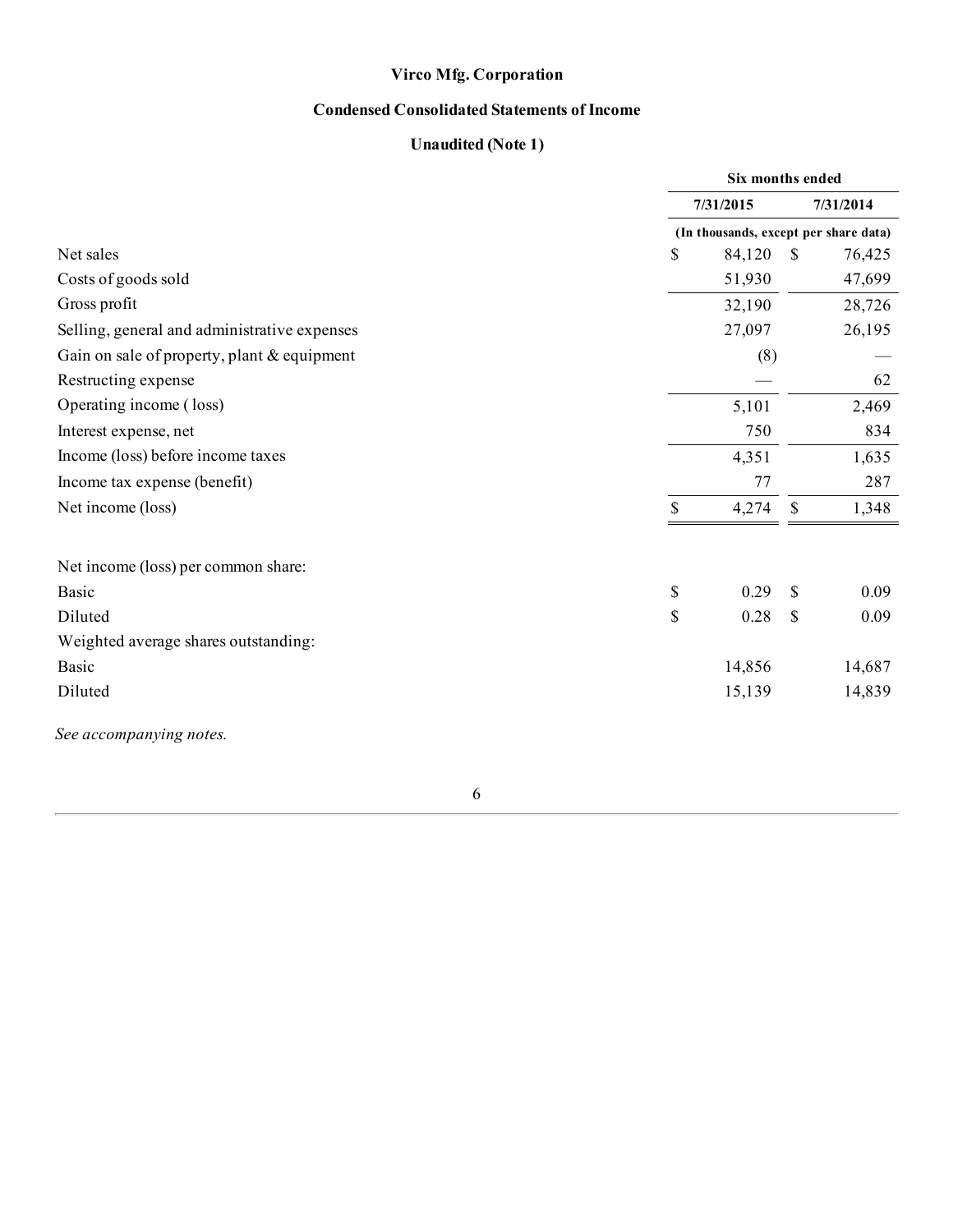## Condensed Consolidated Statements of Comprehensive Income (Loss)

## Unaudited (Note 1)

| 7/31/2014 |
|-----------|
|           |
| 5,203     |
|           |
| 321       |
| 5,524     |
|           |

See accompanying notes.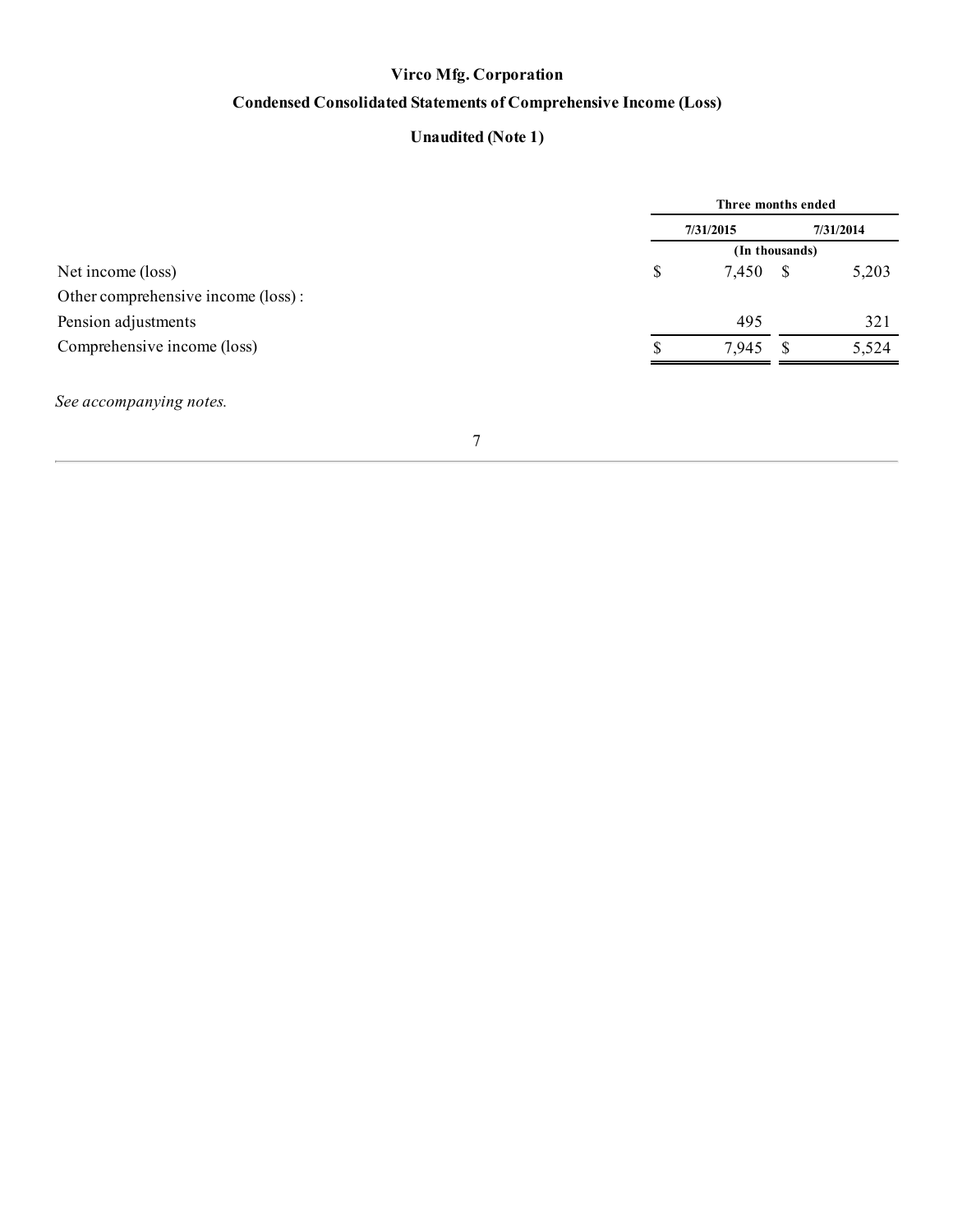## Condensed Consolidated Statements of Comprehensive Income (Loss)

## Unaudited (Note 1)

|                                    |    | Six months ended |                |       |  |  |  |
|------------------------------------|----|------------------|----------------|-------|--|--|--|
|                                    |    | 7/31/2015        |                |       |  |  |  |
|                                    |    |                  | (In thousands) |       |  |  |  |
| Net income (loss)                  | \$ | 4,274            |                | 1,348 |  |  |  |
| Other comprehensive income (loss): |    |                  |                |       |  |  |  |
| Pension adjustments                |    | 990              |                | 642   |  |  |  |
| Comprehensive income (loss)        | S  | 5,264            |                | 1.990 |  |  |  |
|                                    |    |                  |                |       |  |  |  |

See accompanying notes.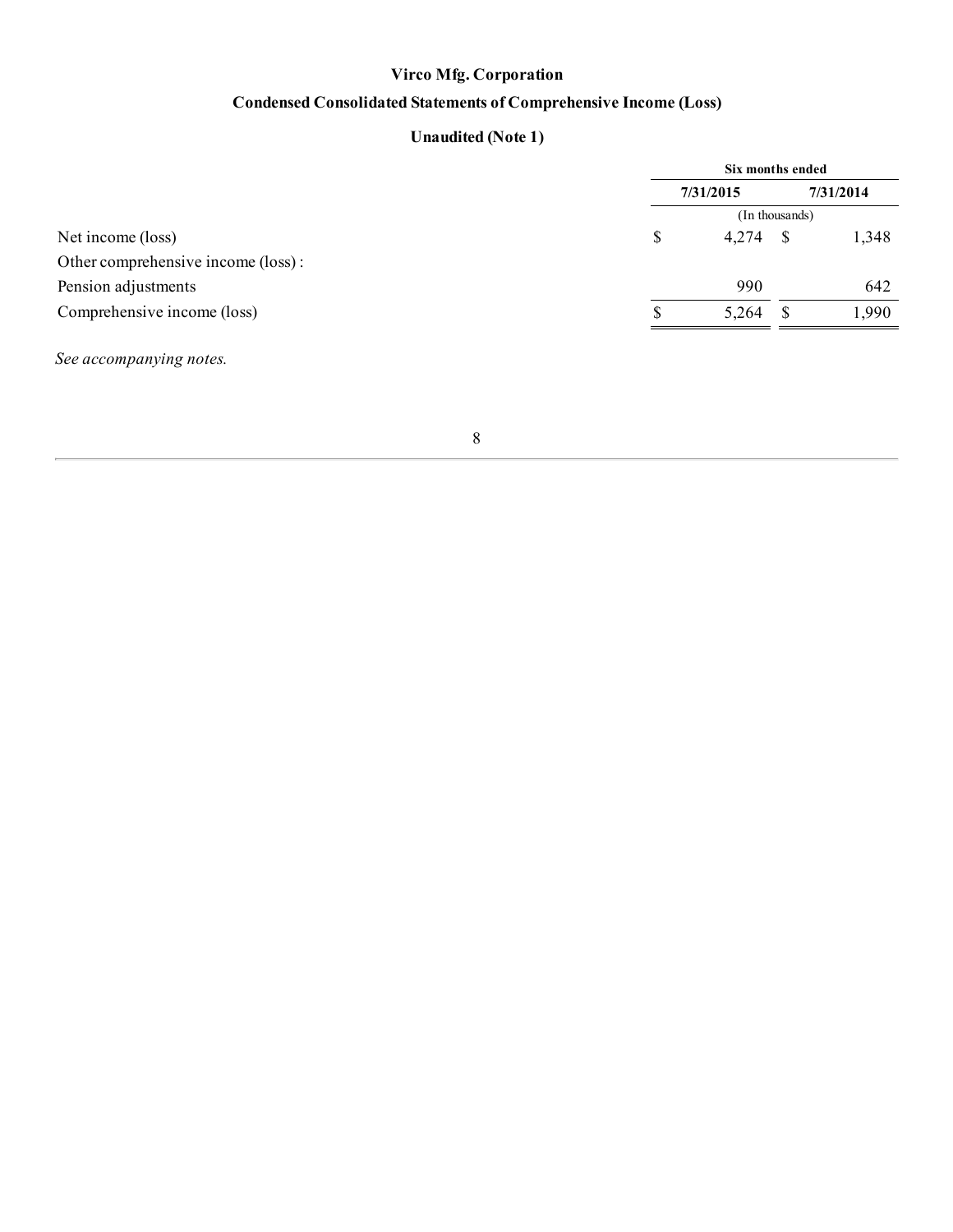#### Condensed Consolidated Statements of Cash Flows

## Unaudited (Note 1)

|                                                                                                    | Six months ended |                |  |  |
|----------------------------------------------------------------------------------------------------|------------------|----------------|--|--|
|                                                                                                    | 7/31/2015        | 7/31/2014      |  |  |
|                                                                                                    |                  | (In thousands) |  |  |
| <b>Operating activities</b>                                                                        |                  |                |  |  |
| Net income (loss)                                                                                  | \$<br>4,274      | S.<br>1,348    |  |  |
| Adjustments to reconcile net income (loss) to net cash provided by (used in) operating activities: |                  |                |  |  |
| Depreciation and amortization                                                                      | 2,312            | 2,168          |  |  |
| Provision for doubtful accounts                                                                    | 43               | 60             |  |  |
| (Gain) loss on sale of property, plant and equipment                                               | (8)              |                |  |  |
| Deferred income taxes                                                                              | 55               | 275            |  |  |
| Stock-based compensation                                                                           | 244              | 259            |  |  |
| Amortization of net actuarial (gain) loss for pension plans, net of tax                            | 990              | 642            |  |  |
| Changes in operating assets and liabilities:                                                       |                  |                |  |  |
| Trade accounts receivable                                                                          | (23,312)         | (20, 978)      |  |  |
| Other receivables                                                                                  | (98)             | 5              |  |  |
| Inventories                                                                                        | (15, 108)        | (17,504)       |  |  |
| Income taxes                                                                                       | (27)             | (27)           |  |  |
| Prepaid expenses and other current assets                                                          | (550)            | 244            |  |  |
| Accounts payable and accrued liabilities                                                           | 13,436           | 10,324         |  |  |
| Net cash provided by (used in) operating activities                                                | (17,749)         | (23, 184)      |  |  |
| <b>Investing activities</b>                                                                        |                  |                |  |  |
| Capital expenditures                                                                               | (2,375)          | (1,904)        |  |  |
| Proceeds from sale of property, plant and equipment                                                | 8                |                |  |  |
| Net cash provided by (used in) investing activities                                                | (2,367)          | (1,904)        |  |  |
| <b>Financing activities</b>                                                                        |                  |                |  |  |
| Proceeds from long-term debt                                                                       | 31,960           | 33,545         |  |  |
| Repayment of long-term debt                                                                        | (10,618)         | (8,248)        |  |  |
| Common stock repurchased                                                                           | (206)            | (130)          |  |  |
| Net cash provided by (used in) financing activities                                                | 21,136           | 25,167         |  |  |
| Net increase (decrease) in cash                                                                    | 1,020            | 79             |  |  |
| Cash at beginning of year                                                                          | 470              | 1,051          |  |  |
| Cash at end of year                                                                                | 1,490<br>\$      | \$<br>1,130    |  |  |
|                                                                                                    |                  |                |  |  |

See accompanying notes.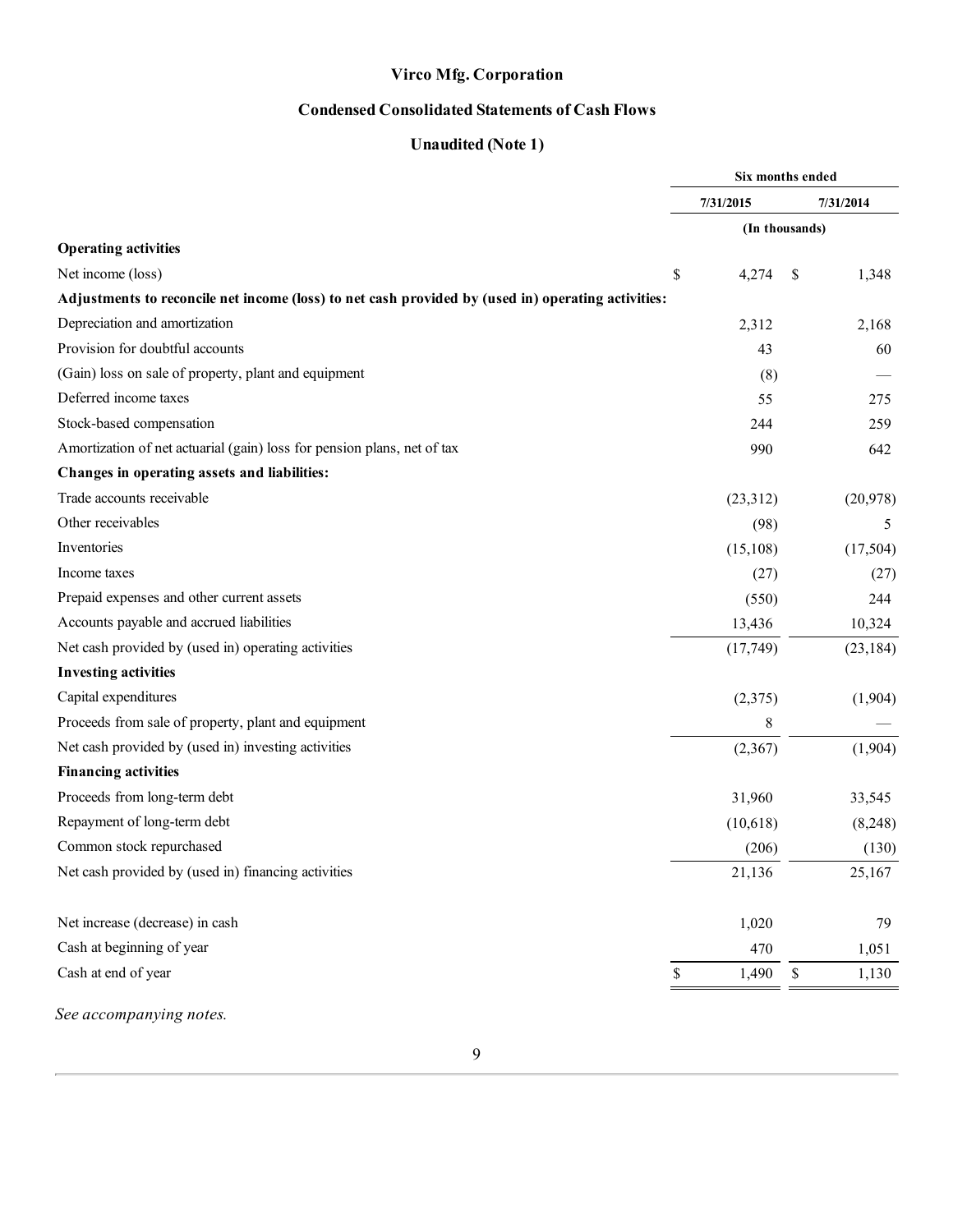#### VIRCO MFG. CORPORATION

#### Notes to unaudited Condensed Consolidated Financial Statements

#### July 31, 2015

#### Note 1. Basis of Presentation

The accompanying unaudited condensed consolidated financial statements have been prepared in accordance with accounting principles generally accepted in the United States for interim financial information and pursuant to the rules and regulations of the Securities and Exchange Commission. Accordingly, they do not include all of the information and footnotes required by generally accepted accounting principles for complete financial statements. In the opinion of management, all adjustments (consisting of normal recurring accruals) considered necessary for a fair presentation have been included. Operating results for the six months ended July 31, 2015, are not necessarily indicative of the results that may be expected for the fiscal year ending January 31, 2016. The balance sheet at January 31, 2015, has been derived from the audited financial statements at that date, but does not include all of the information and footnotes required by accounting principles generally accepted in the United States for complete financial statements. For further information, refer to the consolidated financial statements and footnotes thereto included in the Company's Annual Report on Form 10-K for the fiscal year ended January 31, 2015 ("Form 10-K"). Certain reclassifications have been made to the prior year statement of operations to conform to the current year presentation. Reclassifications did not have a material impact to the statement of operations. All references to the "Company" refer to Virco Mfg. Corporation and its subsidiaries.

#### Note 2. Correction of Immaterial Errors

In connection with the preparation of the January 31, 2015 consolidated financial statements, the Company determined that certain payments directly made to customers, which were previously included in selling, general, and administrative expenses, should instead be reflected as decreases to net sales. The current year Condensed Consolidated Statement of Operations properly reflects payments directly made to customers as decreases to net sales. While the amounts included in prior year were considered to be immaterial, the Company elected to revise the presentation of previously reported amounts to be consistent with the presentation for the quarter ended July 31, 2015. The change resulted in decreases to net sales, gross margin and selling, general, and administrative expenses of \$150,000 and \$297,000 for the three and six months ended July 31, 2014, respectively.

#### Note 3. Seasonality

The market for educational furniture is marked by extreme seasonality, with approximately 50% of the Company's total sales typically occurring from June to August each year, the Company's peak season. Hence, the Company typically builds and carries significant amounts of inventory during and in anticipation of this peak summer season to facilitate the rapid delivery requirements of customers in the educational market. This requires a large up-front investment in inventory, labor, storage and related costs as inventory is built in anticipation of peak sales during the summer months. As the capital required for this build-up generally exceeds cash available from operations, the Company has historically relied on third-party bank financing to meet cash flow requirements during the build-up period immediately preceding the peak season. In addition, the Company typically is faced with a large balance of accounts receivable during the peak season. This occurs for two primary reasons. First, accounts receivable balances typically increase during the peak season as shipments of products increase. Second, many customers during this period are government institutions, which tend to pay accounts receivable more slowly than commercial customers.

The Company's working capital requirements during and in anticipation of the peak summer season require management to make estimates and judgments that affect assets, liabilities, revenues and expenses, and related contingent assets and liabilities. On an ongoing basis, management evaluates its estimates, including those related to market demand, labor costs, and stocking inventory.

#### Note 4. New Accounting Standards

In May 2014, the Financial Accounting Standards Board ("FASB") issued Accounting Standards Update No. 2014 09, Revenue from Contracts with Customers ("ASU 2014-09") an updated standard on revenue recognition. This ASU will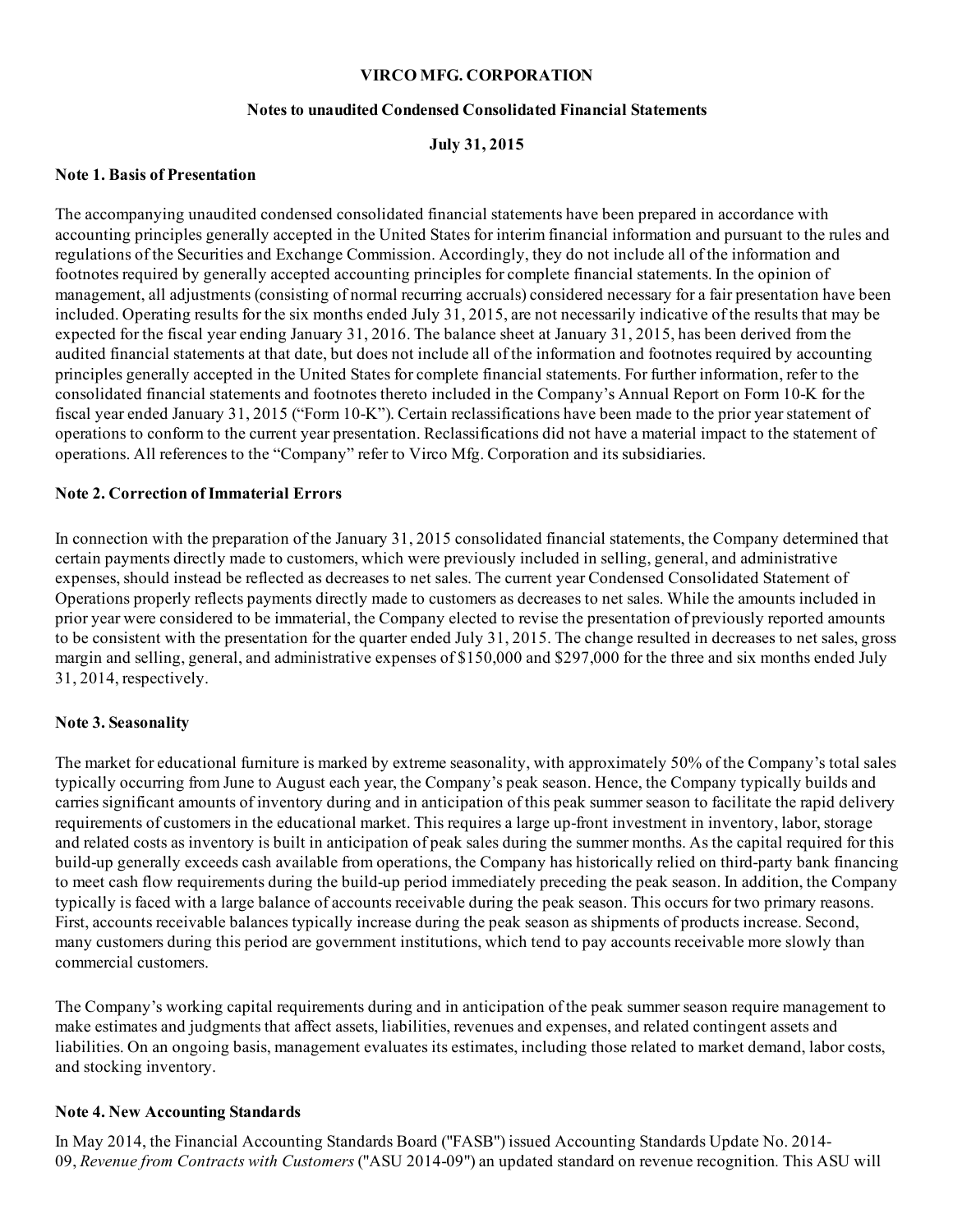supersede the revenue recognition requirements in Accounting Standards Codification Topic 605, Revenue Recognition, and most industry-specific guidance. ASU 2014-09 provides enhancements to the quality and consistency of how revenue is reported while also improving comparability in the financial statements of companies reporting using US GAAP and International Financial Reporting Standards. The core principle of the new standard is for companies to recognize revenue to depict the transfer of goods or services to customers in amounts that reflect the consideration to which the Company expects to be entitled in exchange for those goods orservices. In doing so the Company may be required to use more judgment and make more estimates than under current authoritative guidance. ASU 2014-09 will be effective for the Company in the first quarter of fiscal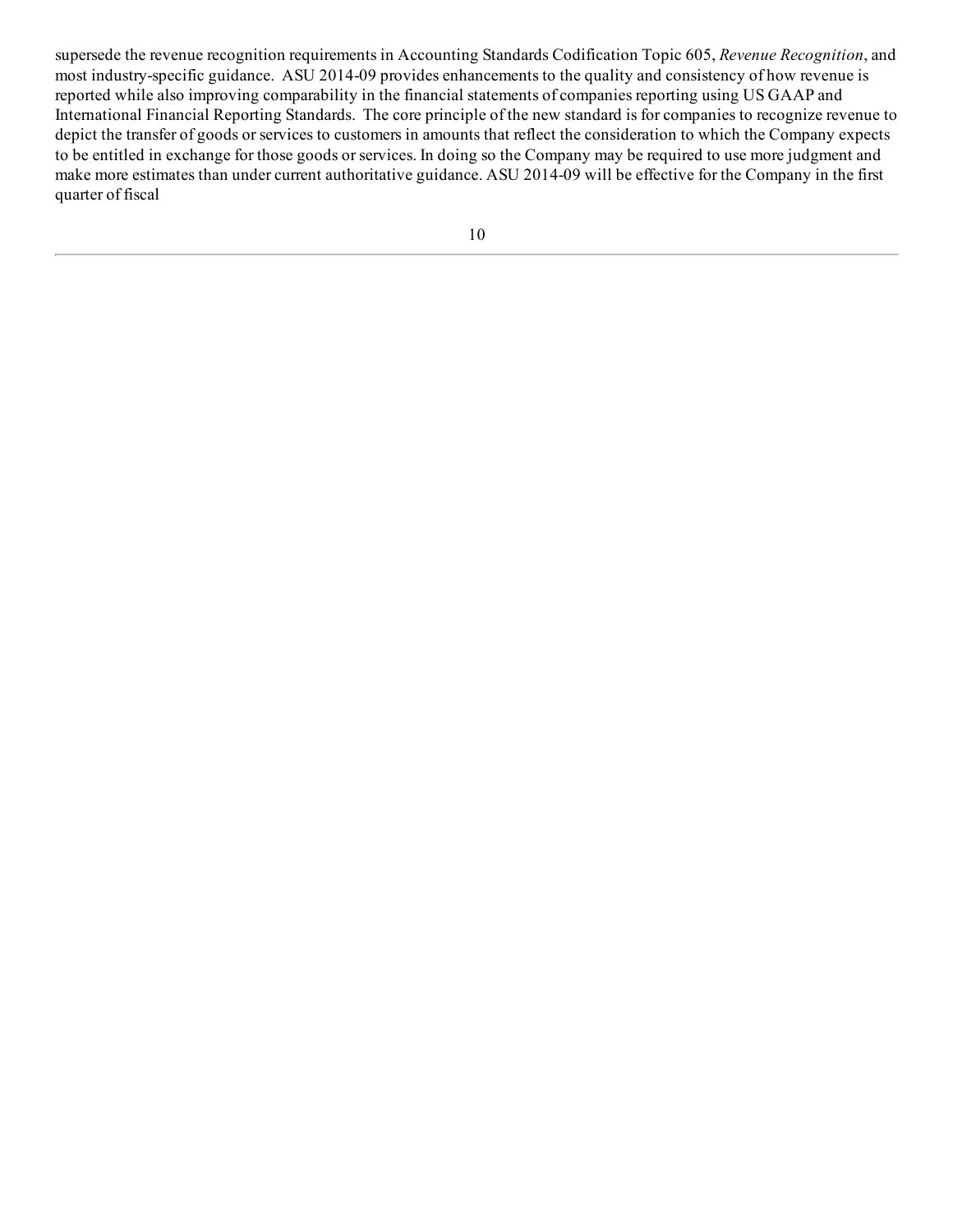2017 and may be applied on a full retrospective or modified retrospective approach. The Company is currently evaluating the impact the adoption of this standard will have on its consolidated financial statements.

In August 2014, the FASB issued ASU No. 2014-15, Presentation of Financial Statements-Going Concern (Subtopic 205-40), Disclosure of Uncertainties about an Entity's Ability to Continue as a Going Concern. This standard sets forth management's responsibility to evaluate, each reporting period, whether there is substantial doubt about our ability to continue as a going concern, and ifso, to provide related footnote disclosures. The standard is effective for annual and interim reporting periods ending after December 15, 2016. We are currently evaluating this new standard and expect it to have no impact on our financial position and results of operations.

In April 2015, the FASB issued an Accounting Standards Update that requires reporting entities to present debt issuance costs as a direct deduction from the face amount of that note payable presented in the balance sheet. The Accounting Standards Update is effective for fiscal years, and for interim periods within those fiscal years, beginning after December 15, 2015, with early adoption permitted. A reporting entity is required to apply the amendments in the Accounting Standards Update retrospectively to all prior periods. We are currently assessing the potential impact that the adoption of the Accounting Standards Update will have on our consolidated financial statements.

#### Note 5. Inventories

Inventories primarily consist of raw materials, work in progress, and finished goods of manufactured products. In addition, the Company maintains an inventory of finished goods purchased for resale. Inventories are stated at lower of cost or market and consist of materials, labor, and overhead. The Company determines the cost of inventory by the first-in, first-out method. The value of inventory includes any related production overhead costs incurred in bringing the inventory to its present location and condition. The Company records the cost of excess capacity as a period expense, not as a component of capitalized inventory valuation.

Management continually monitors production costs, material costs and inventory levels to determine that interim inventories are fairly stated.

#### Note 6. Debt

Outstanding balances (in thousands) for the Company's long-term debt were as follows:

|                       | 7/31/2015    | 1/31/2015<br>(in thousands) |       |   | 7/31/2014 |
|-----------------------|--------------|-----------------------------|-------|---|-----------|
|                       |              |                             |       |   |           |
| Revolving credit line | \$<br>30,708 |                             | 9,366 | S | 33,545    |
| Other                 | 153          |                             | 153   |   |           |
| Total debt            | 30,861       |                             | 9,519 |   | 33,545    |
| Less current portion  | 24,708       |                             | 3,366 |   | 27,545    |
| Non-current portion   | \$<br>6,153  |                             | 6,153 | S | 6,000     |

On December 22, 2011, the Company entered into a Revolving Credit and Security Agreement (the "Credit Agreement") with PNC Bank, National Association ("PNC"). The credit agreement currently matures on December 22, 2017 and has a maximum availability of \$50,000,000, including sub-lines for letters of credit and equipment financing. Borrowings under the Credit Agreement bear interest at either the Alternate Base Rate (as defined in the Credit Agreement) plus 0.75% to 1.75% or the Eurodollar Currency Rate (as defined in the Credit Agreement) plus 1.75% to 2.75%. The interest rate at July 31, 2015 was 4%. Approximately \$25,595,000 was available for borrowing as ofJuly 31, 2015.

The Credit Agreement prohibits the Company from issuing dividends or making payments with respect to the Company's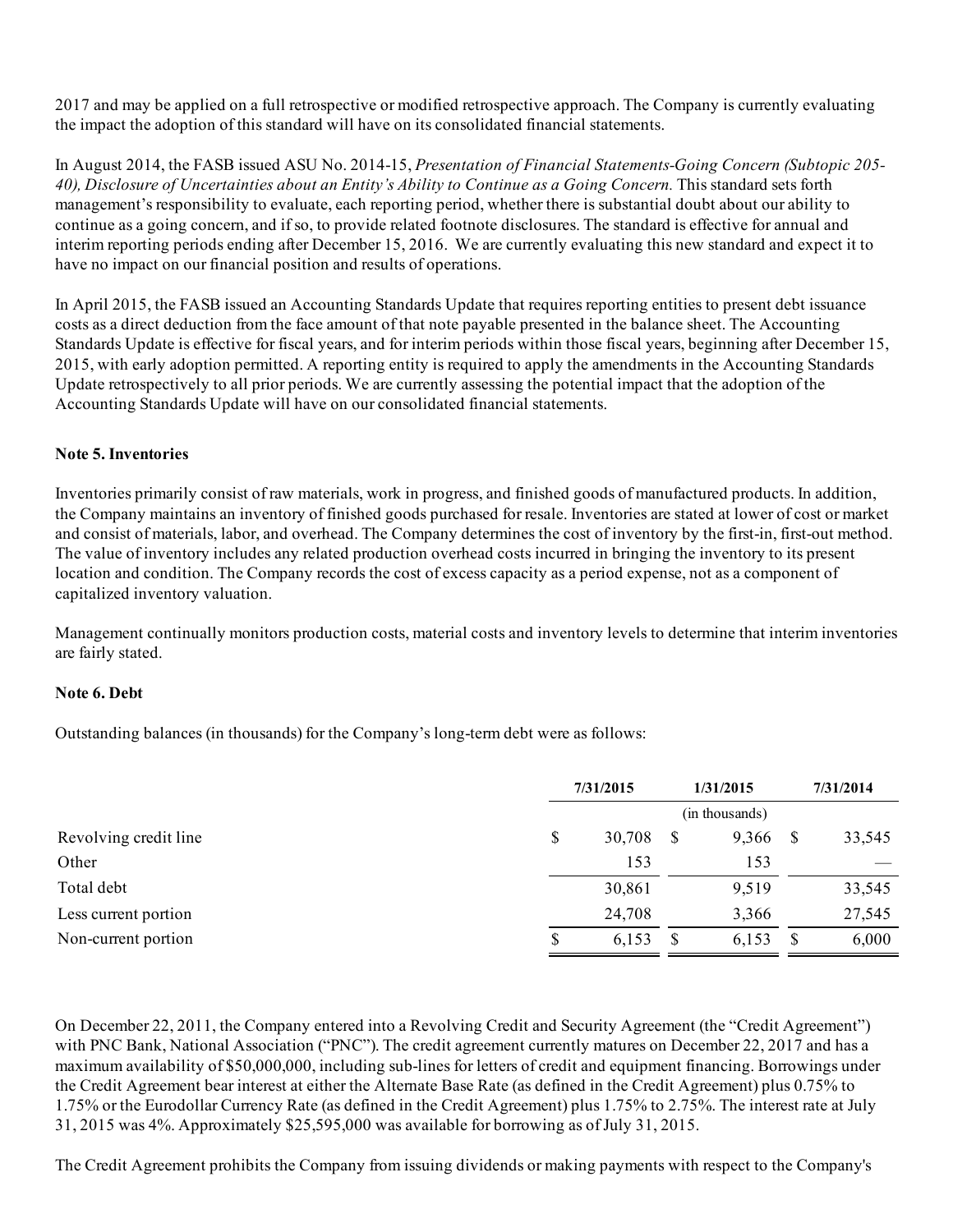capital stock, and contains numerous other covenants, including these financial covenants: (1) minimum tangible net worth, (2) fixed charge coverage ratio, and (3) minimum EBITDA amount, in each case as of the end of the relevant monthly, quarterly or annual measurement period. The Company was in compliance with its covenants during the first two quarters of 2015. Pursuant to the Credit Agreement, substantially all of the Company's accounts receivable are automatically and promptly swept to repay amounts outstanding under the Revolving Credit Facility upon receipt by the Company. In addition, the Credit Agreement contains a clean down provision that requires the Company to reduce borrowings under the line to less than \$6,000,000 for a period of 60 consecutive days each fiscal year. On June 18, 2015, the Company entered into Amendment No.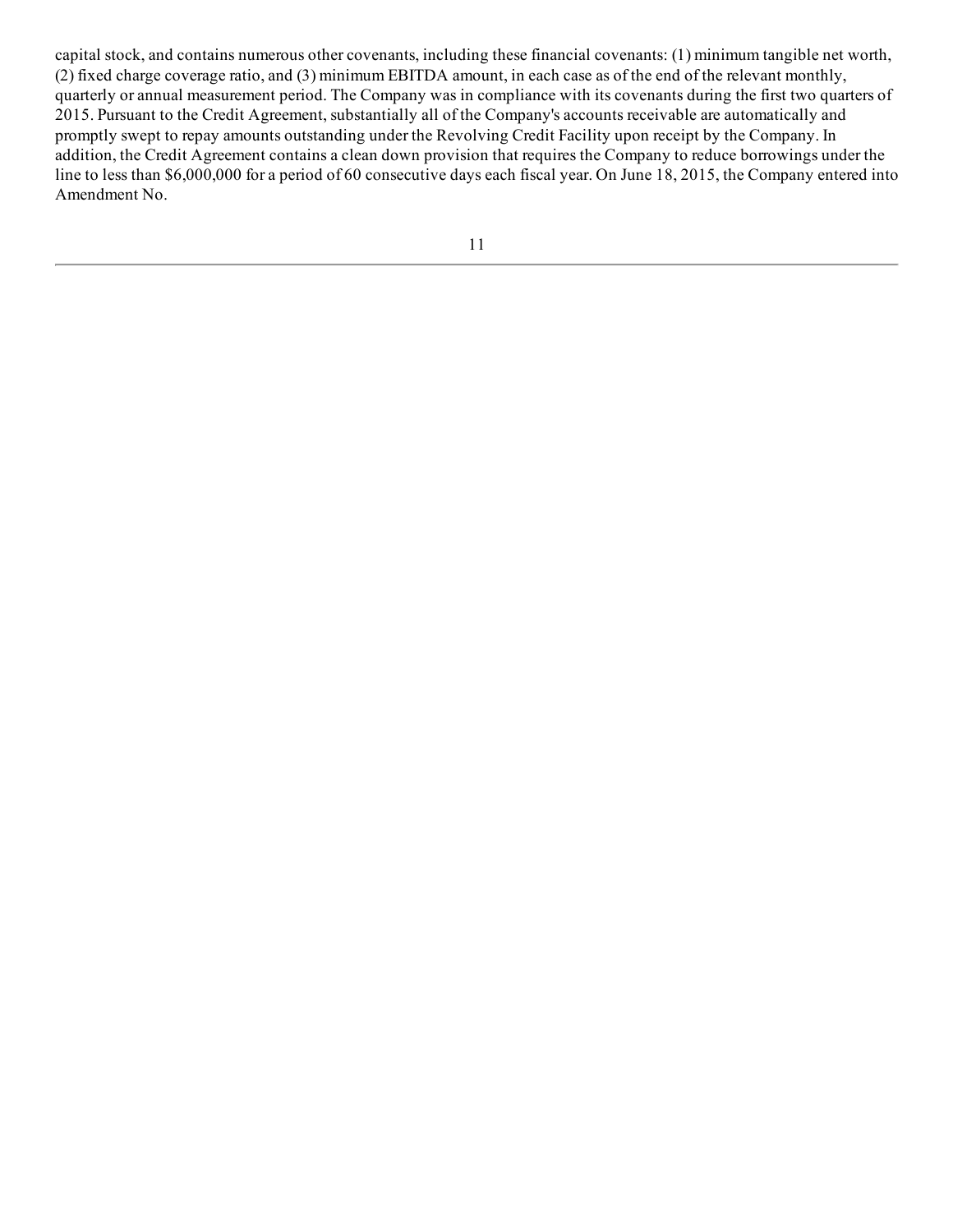10 to the Credit Agreement which, among other things, increased the borrowing availability for the period from June 18, 2015 through August 15, 2015.

The Company believes that the Revolving Credit Facility will provide sufficient liquidity to meet its capital requirements for at least in the next 12 months. Management believes that the carrying value of debt approximated fair value at July 31, 2015 and 2014, as all of the long-term debt bears interest at variable rates based on prevailing market conditions.

#### Note 7. Income Taxes

The Company recognizes deferred income taxes under the asset and liability method of accounting for income taxes in accordance with the provisions of ASC No. 740, *Accounting for Income Taxes*. Deferred income taxes are recognized for differences between the financial statement and tax basis of assets and liabilities at enacted statutory tax rates in effect for the years in which the differences are expected to reverse. The effect on deferred taxes of a change in tax rates is recognized in income in the period that includes the enactment date. In assessing the realizability of deferred tax assets, the Company considers the scheduled reversal of deferred tax liabilities, projected future taxable income, and tax planning strategies in making this assessment. The ultimate realization of deferred tax assets is dependent upon the generation of future taxable income or reversal of deferred tax liabilities during the periods in which those temporary differences become deductible. Based on this consideration, the Company determined the realization of a majority of the net deferred tax assets do not meet the more likely than not criteria and a valuation allowance was recorded against the majority of the net deferred tax assets at July 31, 2015. The effective tax rate for the quarter ended July 31, 2015 was impacted by the valuation allowance recognized against state deferred tax assets and discrete items associated with nontaxable permanent differences.

The years ended January 31, 2012, January 31, 2014 and subsequent years remain open for examination by the IRS. The fiscal years ended January 31, 2011 and subsequent years remain open for examination by state tax authorities. The Company is not currently under IRS or state examination.

As ofJuly 31, 2015, the Company has \$37,000 of uncertain tax positions accrued. The specific timing of when the resolution of each tax position will be reached is uncertain. As ofJuly 31, 2015, we do not believe that there are any positions for which it is reasonably possible that the total amount of unrecognized tax benefits will significantly increase or decrease within the next 12 months.

#### Note 8. Net Income (Loss) per Share

|                                                                                               | <b>Three Months Ended</b> |           |     |                                       |              | <b>Six Months Ended</b> |      |           |  |
|-----------------------------------------------------------------------------------------------|---------------------------|-----------|-----|---------------------------------------|--------------|-------------------------|------|-----------|--|
|                                                                                               |                           | 7/31/2015 |     | 7/31/2014                             | 7/31/2015    |                         |      | 7/31/2014 |  |
|                                                                                               |                           |           |     | (In thousands, except per share data) |              |                         |      |           |  |
| Net income (loss)                                                                             | \$                        | 7,450     | S   | 5,203                                 | <sup>S</sup> | 4,274                   | -S   | 1,348     |  |
| Weighted average shares outstanding                                                           |                           | 14,887    |     | 14,725                                |              | 14,856                  |      | 14,687    |  |
| Net effect of dilutive share-based on the treasury stock<br>method using average market price |                           | 289       |     | 149                                   |              | 283                     |      | 152       |  |
| Totals                                                                                        |                           | 15,176    |     | 14,874                                |              | 15,139                  |      | 14,839    |  |
| Net income (loss) per share - basic                                                           | \$                        | 0.50      | -\$ | 0.35                                  | - \$         | 0.29                    | - \$ | 0.09      |  |
| Net income (loss) per share - diluted                                                         | \$                        | 0.49      | \$. | 0.35                                  | \$.          | 0.28                    | S    | 0.09      |  |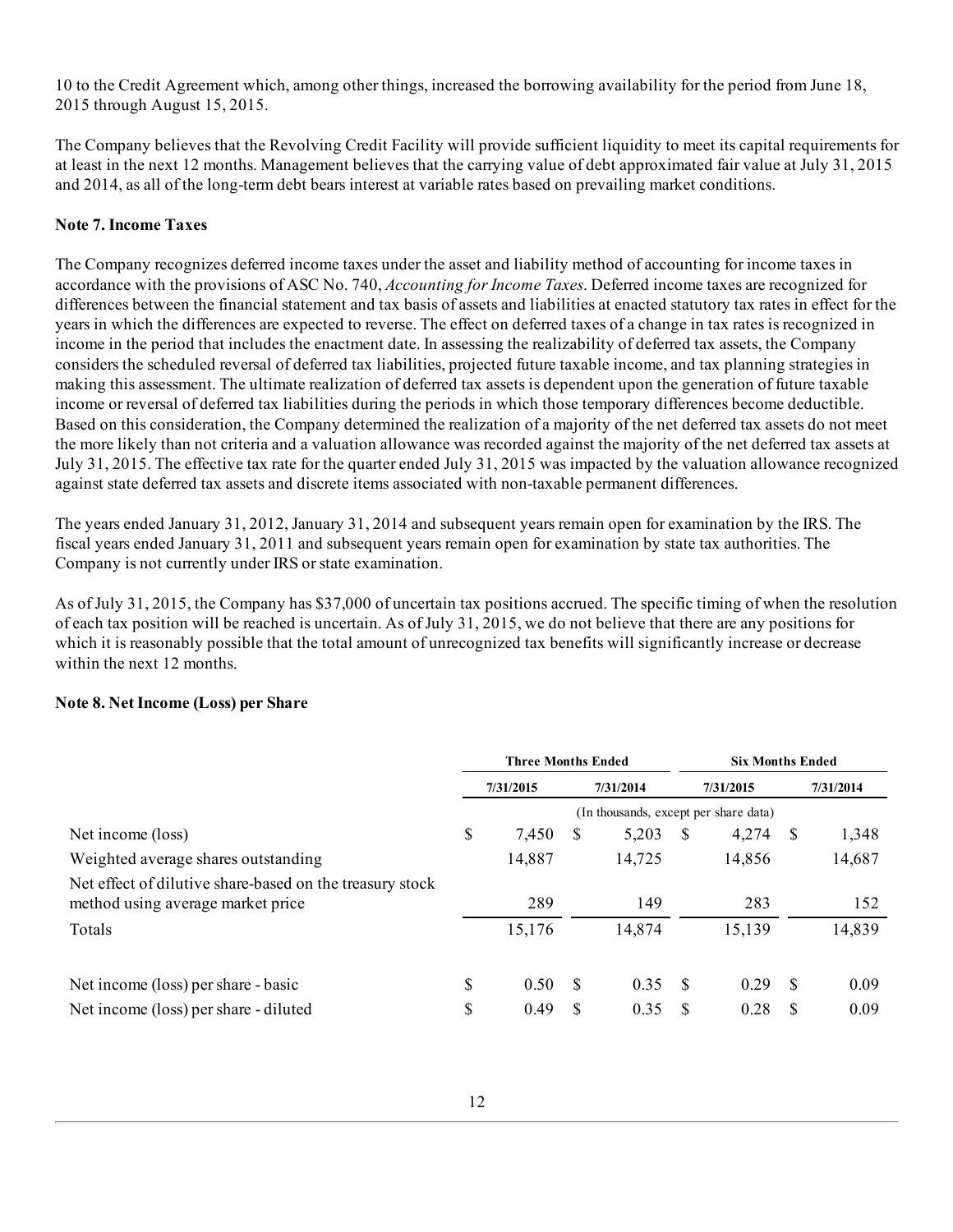#### Note 9. Stock-Based Compensation and Stockholders' Rights

#### Stock Incentive Plans

The Company's two stock plans are the 2011 Employee Stock Incentive Plan (the "2011 Plan") and the 2007 Employee Incentive Stock Plan (the "2007 Plan"). Under the 2011 Plan, the Company may grant an aggregate of 2,000,000 shares to its employees and non-employee directors in the form of stock options or awards. Restricted stock or stock units awarded under the 2011 Plan are expensed ratably over the vesting period of the awards. The Company determines the fair value of its restricted stock unit awards and related compensation expense as the difference between the market value of the awards on the date of grant less the exercise price of the awards granted. The Company granted 75,174 awards under the 2011 Plan during the three and six month periods ended July 31, 2015. As of July 31, 2015, there were approximately 803,520 shares available for future issuance under the 2011 Plan.

Under the 2007 Plan, the Company may grant an aggregate of 1,000,000 shares to its employees and non-employee directors in the form of stock options or awards. Restricted stock or stock units awarded under the 2007 Plan are expensed ratably over the vesting period of the awards. The Company determines the fair value of its restricted stock unit awards and related compensation expense as the difference between the market value of the awards on the date of grant less the exercise price of the awards granted. The Company granted 0 awards under the 2007 Plan during 2014 and 0 awards under the 2007 Plan during the quarter ended July 31, 2015. As of July 31, 2015, there were approximately 13,075 shares available for future issuance under the 2007 Plan.

#### Accounting for the Plans

#### Restricted Stock Unit Awards

The following table presents a summary of restricted stock and stock unit awards at July 31, 2015 and 2014:

|                                  |                         |                                   | <b>Expense for 3 months</b><br><b>Expense for 6 months</b><br>ended<br>ended |                   |           |              | Unrecognized<br>Compensation<br>Cost at |
|----------------------------------|-------------------------|-----------------------------------|------------------------------------------------------------------------------|-------------------|-----------|--------------|-----------------------------------------|
| <b>Date of Grants</b>            | Units<br><b>Granted</b> | <b>Terms</b> of<br><b>Vesting</b> | 7/31/2015                                                                    | 7/31/2014         | 7/31/2015 | 7/31/2014    | 7/31/2015                               |
| <b>2011 Stock Incentive Plan</b> |                         |                                   |                                                                              |                   |           |              |                                         |
| 6/22/2015                        | 48,000                  | 4 years                           | S<br>5,000                                                                   | \$                | 5,000     | <sup>S</sup> | 127,000<br><sup>\$</sup>                |
| 6/22/2015                        | 27,174                  | 1 year                            | 13,000                                                                       | $\hspace{0.05cm}$ | 13,000    |              | 62,000                                  |
| 6/24/2014                        | 28,626                  | 1 year                            | 6,000                                                                        | 13,000            | 25,000    | 13,000       |                                         |
| 6/24/2014                        | 490,000                 | 5 years                           | 61,000                                                                       | 43,000            | 125,000   | 43,000       | 920,000                                 |
| 12/3/2013                        | 10,000                  | 1 year                            |                                                                              | 6,000             |           | 12,000       |                                         |
| 6/25/2013                        | 71,430                  | 1 year                            |                                                                              | 13,000            |           | 50,000       |                                         |
| 6/19/2012                        | 520,000                 | 5 years                           | 38,000                                                                       | 39,000            | 77,000    | 79,000       | 270,000                                 |
| <b>2007 Stock Incentive Plan</b> |                         |                                   |                                                                              |                   |           |              |                                         |
| 6/16/2009                        | 382,500                 | 5 years                           |                                                                              | 15,000            |           | 62,000       |                                         |
| Totals for the period            |                         |                                   | 123,000<br>S.                                                                | \$129,000         | \$245,000 | \$259,000    | \$<br>1,379,000                         |

#### Note 10. Stockholders' Equity

At April 30, 2015, \$1.1 million remained available for repurchases of the Company's common stock pursuant to the Company's repurchase program. During the second quarter the Board of Directors terminated the repurchase plan. Prior to the termination of the repurchase plan, the Company did not repurchase any shares of its common stock during the three orsix months ended July 31, 2015. Pursuant to the Company's Credit Agreement with PNC, the Company is prohibited from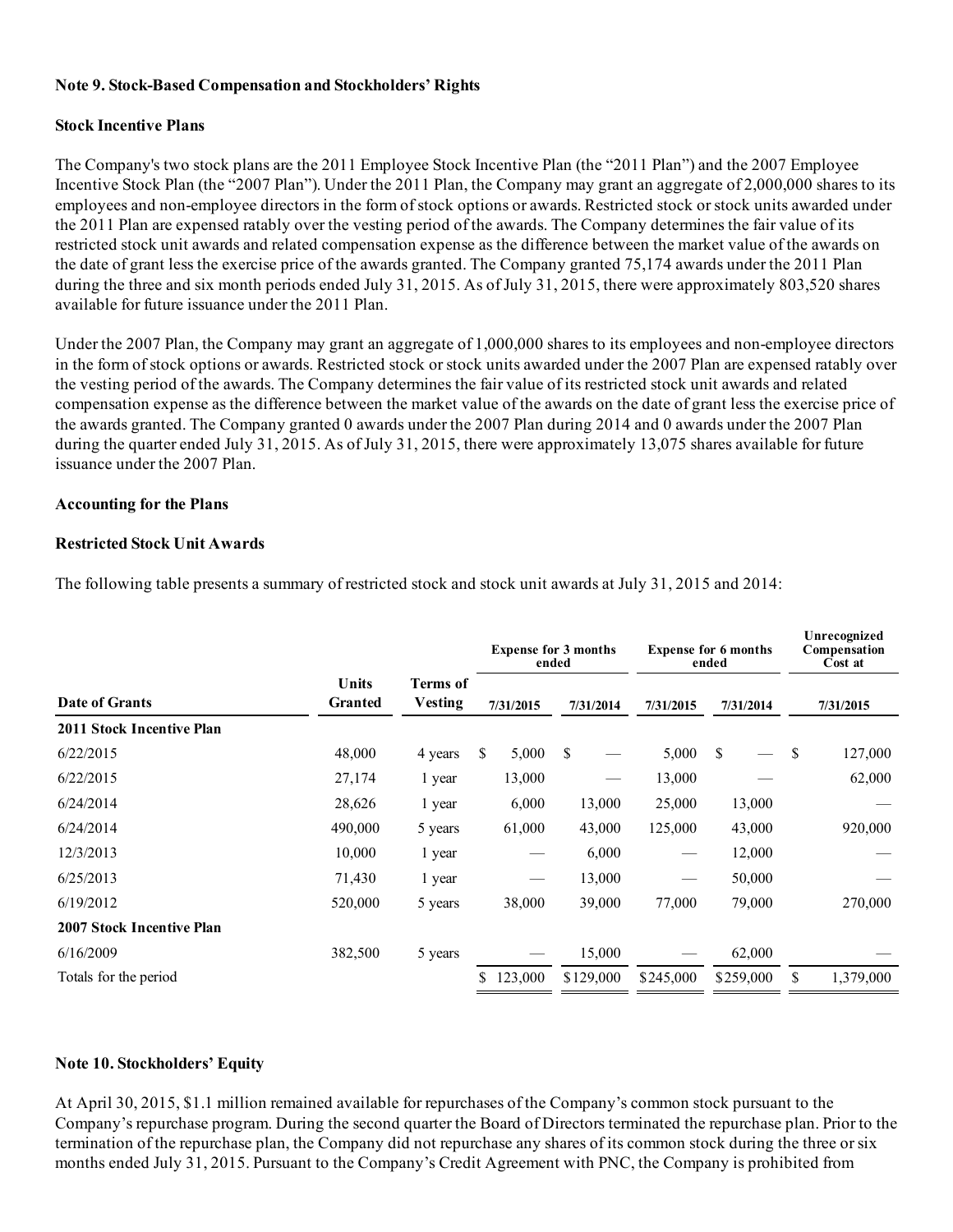repurchasing any shares of its stock except in cases where a repurchase is financed by a substantially concurrent issuance of new shares of the Company's common stock.

#### Note 11. Retirement Plans

The Company and its subsidiaries cover certain employees under a noncontributory defined benefit retirement plan, entitled the Virco Employees' Retirement Plan (the "Pension Plan"). Benefits under the Employees Retirement Plan are based on years of service and career average earnings. As more fully described in the Form 10-K, benefit accruals under the Employees Retirement Plan were frozen effective December 31, 2003.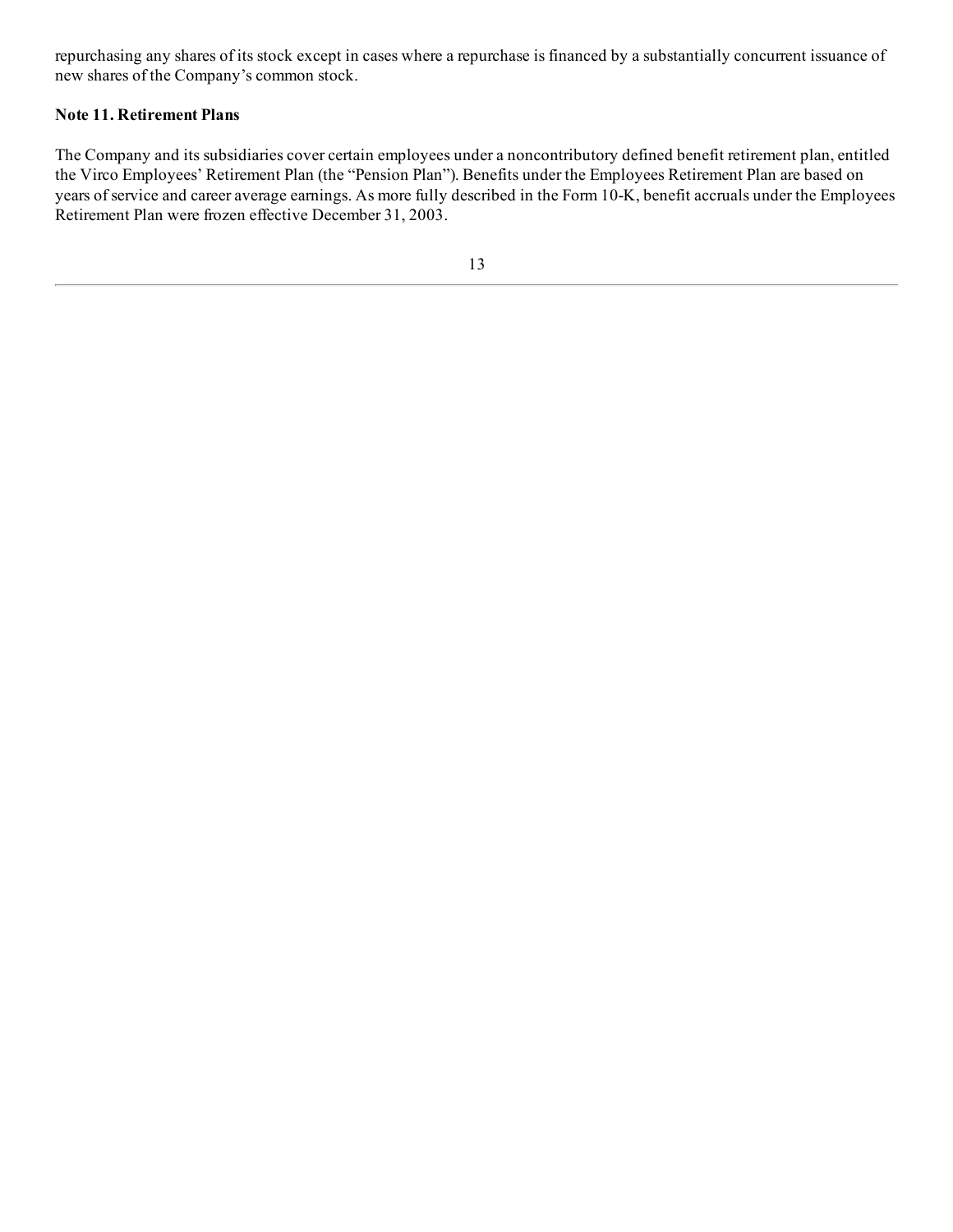The Company also provides a supplementary retirement plan for certain key employees, the VIP Retirement Plan (the "VIP Plan"). The VIP Plan provides a benefit of up to 50% of average compensation for the last 5 years in the VIP Plan, offset by benefits earned under the Pension Plan. As more fully described in the Form 10-K, benefit accruals under this plan were frozen effective December 31, 2003.

The Company also provides a non-qualified plan for certain former non-employee directors of the Company (the "Non-Employee Directors Retirement Plan"). The NonEmployee Directors Retirement Plan provides a lifetime annual retirement benefit equal to the director's annual retainer fee for the fiscal year in which the director terminated his or her position with the Board, subject to the director having provided 10 years ofservice to the Company. As more fully described in the Form 10K, benefit accruals under this plan were frozen effective December 31, 2003.

The net periodic pension cost (income) for the Pension Plan, the VIP Plan, and the Non-Employee Directors Retirement Plan for the three months and six months ended July 31, 2015 and 2014 were as follows (in thousands):

|                                            | <b>Three Months Ended</b> |           |    |           |    |                 |    |           |    |                                                         |    |           |  |
|--------------------------------------------|---------------------------|-----------|----|-----------|----|-----------------|----|-----------|----|---------------------------------------------------------|----|-----------|--|
|                                            | <b>Pension Plan</b>       |           |    |           |    | <b>VIP Plan</b> |    |           |    | <b>Non-Employee Directors</b><br><b>Retirement Plan</b> |    |           |  |
|                                            |                           | 7/31/2015 |    | 7/31/2014 |    | 7/31/2015       |    | 7/31/2014 |    | 7/31/2015                                               |    | 7/31/2014 |  |
| Service cost                               | S                         |           | \$ |           | S  |                 |    |           | \$ |                                                         |    |           |  |
| Interest cost                              |                           | 324       |    | 315       |    | 105             |    | 88        |    | 3                                                       |    | 4         |  |
| Expected return on plan assets             |                           | (324)     |    | (275)     |    |                 |    |           |    |                                                         |    |           |  |
| Amortization of transition amount          |                           |           |    |           |    |                 |    |           |    |                                                         |    |           |  |
| Recognized (gain) loss due to curtailments |                           |           |    |           |    |                 |    |           |    |                                                         |    |           |  |
| Amortization of prior service cost         |                           |           |    |           |    |                 |    |           |    |                                                         |    |           |  |
| Recognized net actuarial (gain) loss       |                           | 375       |    | 284       |    | 120             |    | 45        |    |                                                         |    | (8)       |  |
| Benefit cost                               |                           | 375       | S  | 324       | -S | 225             | S. | 133       | S  | 3                                                       | S. | (4)       |  |

|                                            | <b>Six Months Ended</b> |           |    |           |                 |           |   |           |                                                         |           |   |           |
|--------------------------------------------|-------------------------|-----------|----|-----------|-----------------|-----------|---|-----------|---------------------------------------------------------|-----------|---|-----------|
|                                            | <b>Pension Plan</b>     |           |    |           | <b>VIP Plan</b> |           |   |           | <b>Non-Employee Directors</b><br><b>Retirement Plan</b> |           |   |           |
|                                            |                         | 7/31/2015 |    | 7/31/2014 |                 | 7/31/2015 |   | 7/31/2014 |                                                         | 7/31/2015 |   | 7/31/2014 |
| Service cost                               | S                       |           | \$ |           | S               |           | S |           | \$                                                      |           | S |           |
| Interest cost                              |                         | 648       |    | 630       |                 | 210       |   | 176       |                                                         | 6         |   | 8         |
| Expected return on plan assets             |                         | (648)     |    | (550)     |                 |           |   |           |                                                         |           |   |           |
| Amortization of transition amount          |                         |           |    |           |                 |           |   |           |                                                         |           |   |           |
| Recognized (gain) loss due to curtailments |                         |           |    |           |                 |           |   |           |                                                         |           |   |           |
| Amortization of prior service cost         |                         |           |    |           |                 |           |   |           |                                                         |           |   |           |
| Recognized net actuarial (gain) loss       |                         | 750       |    | 568       |                 | 240       |   | 90        |                                                         |           |   | (16)      |
| Benefit cost                               |                         | 750       |    | 648       | ъ               | 450       |   | 266       | -S                                                      | 6         | S | (8)       |

#### Note 12. Warranty Accrual

The Company provides a warranty against all substantial defects in material and workmanship. In 2005 the Company extended its standard warranty from five years to 10 years. Effective February 1, 2014 the Company modified its warranty to a limited lifetime warranty. The new warranty effective February 1, 2014 is not anticipated to have a significant effect on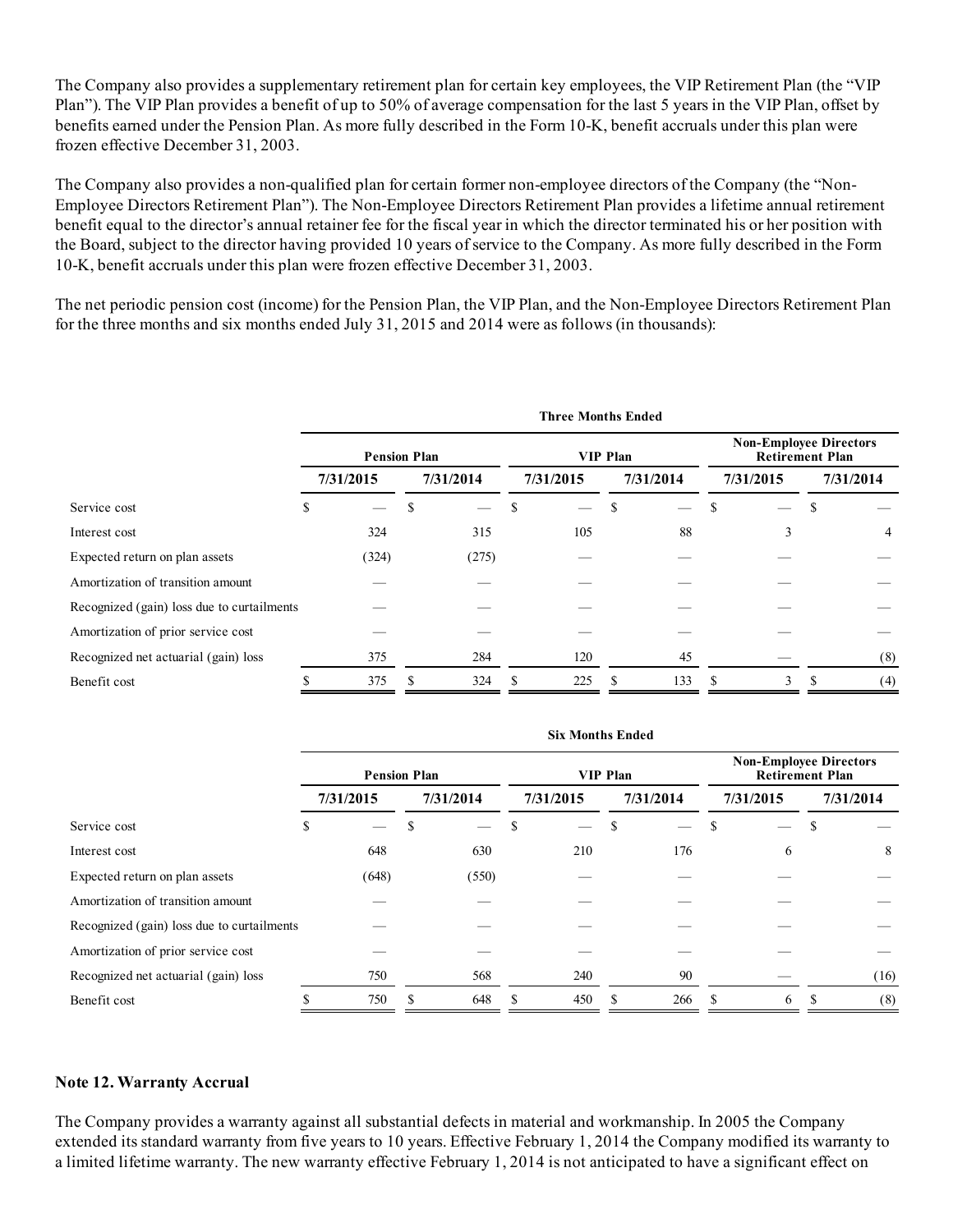warranty expense. The Company's warranty is not a guarantee of service life, which depends upon events outside the Company's control and may be different from the warranty period. The Company accrues an estimate of its exposure to warranty claims based upon both product sales data and an analysis of actual warranty claims incurred.

The following is a summary of the Company's warranty-claim activity for the three months and six months ended July 31, 2015 and 2014.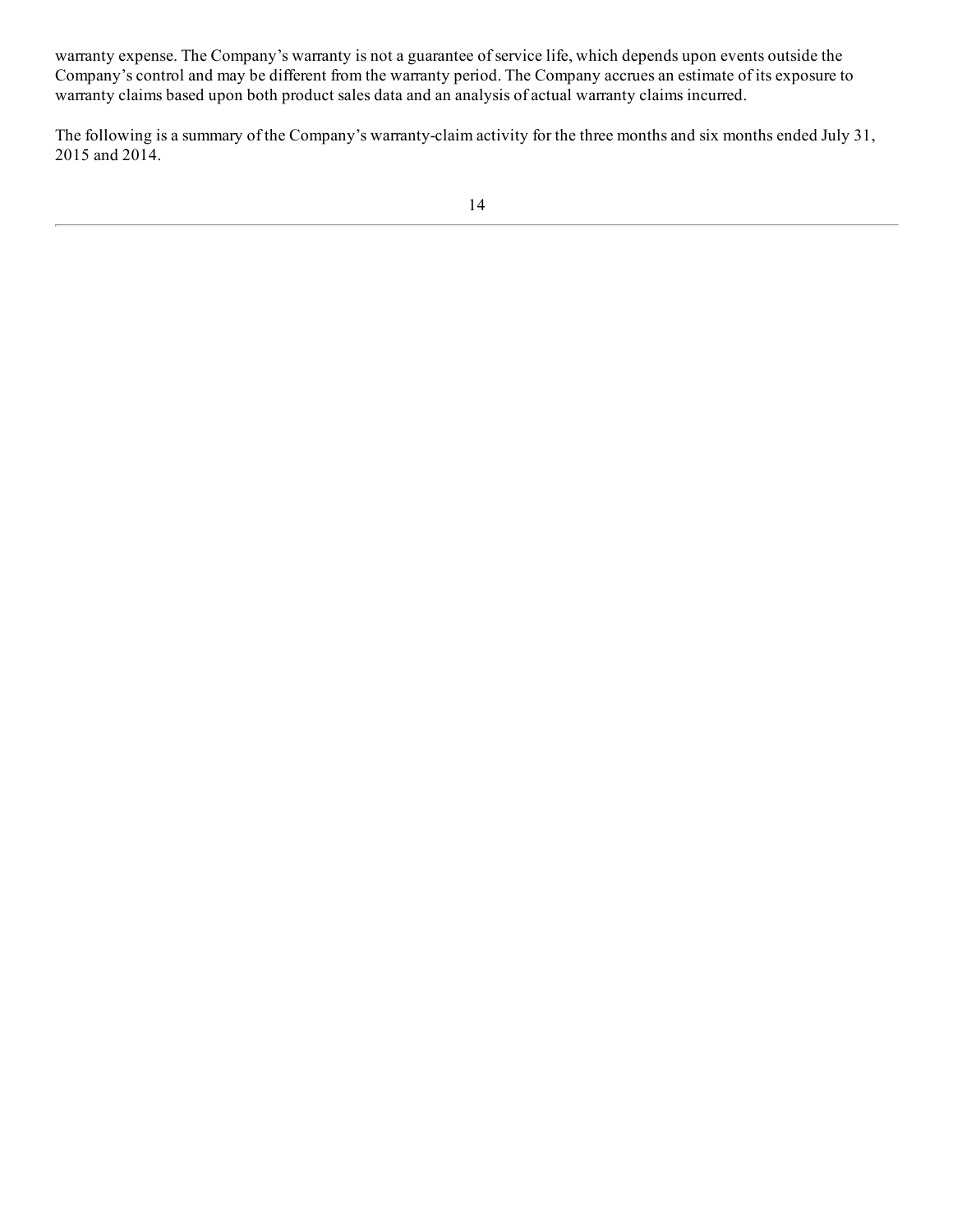| <b>Three Months Ended</b> |           |   |           |    | <b>Six Months Ended</b> |                |           |  |  |
|---------------------------|-----------|---|-----------|----|-------------------------|----------------|-----------|--|--|
|                           | 7/31/2015 |   | 7/31/2014 |    | 7/31/2015               |                | 7/31/2014 |  |  |
|                           |           |   |           |    |                         |                |           |  |  |
| \$                        | 950       | S | 1,000     | -S | 950                     |                | 1,000     |  |  |
|                           | 112       |   | 83        |    | 193                     |                | 218       |  |  |
|                           | (62)      |   | (83)      |    | (143)                   |                | (218)     |  |  |
|                           | 1,000     | S | 1,000     | \$ | 1,000                   |                | 1,000     |  |  |
|                           |           |   |           |    |                         | (In thousands) |           |  |  |

#### Note 13. Subsequent Events

We have evaluated subsequent events to assess the need for potential recognition or disclosure in this Quarterly Report on Form 10-Q. Such events were evaluated through the date these financial statements were issued. Based upon this evaluation, it was determined that, no subsequent events occurred that required recognition or disclosure in the financial statements.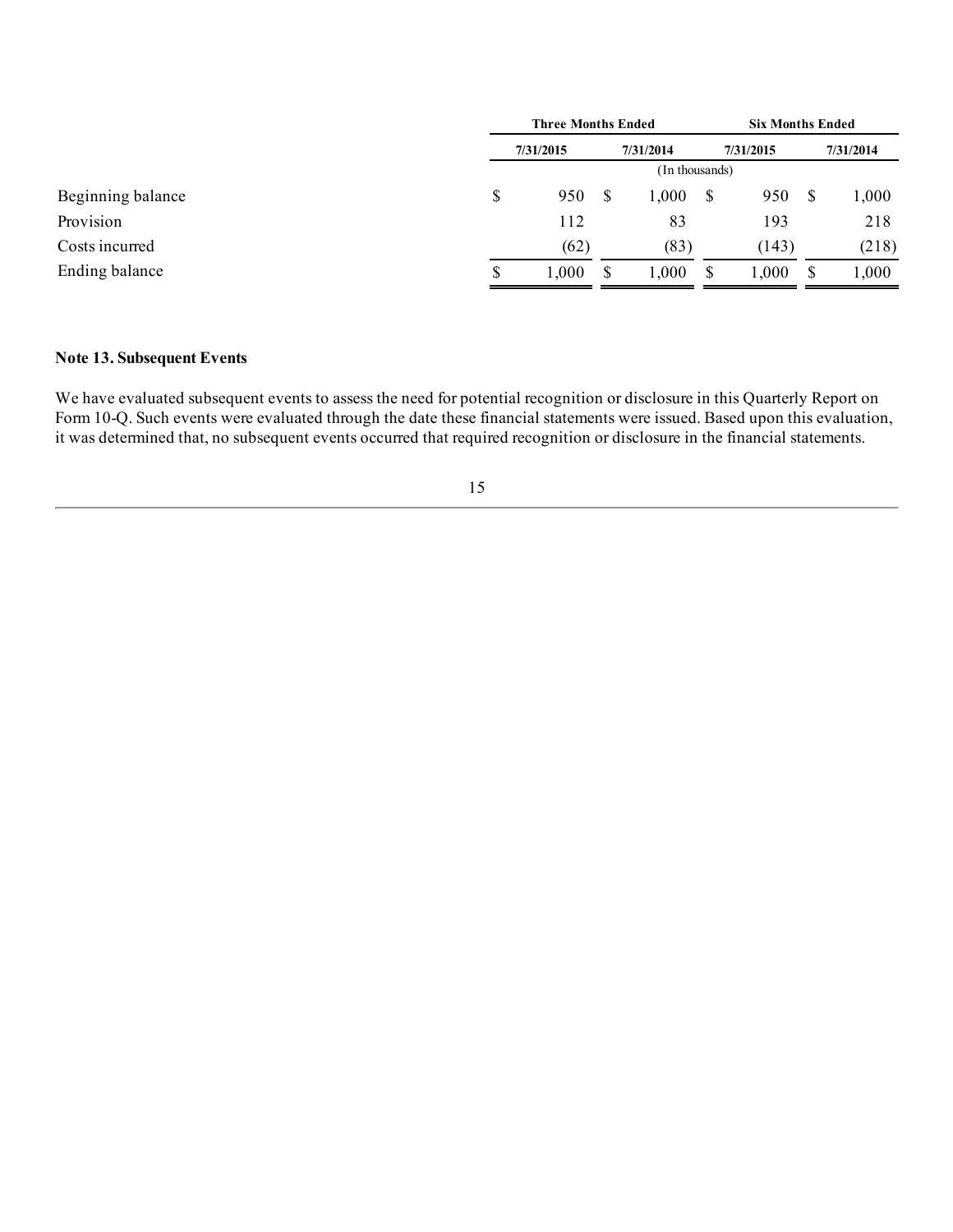#### Item 2. Management's Discussion and Analysis of Financial Condition and Results of Operations

#### Results of Operations

For the three months ended July 31, 2015, the Company earned a pre-tax profit of \$7,488,000 on sales of \$61,072,000 compared to a pre-tax profit of \$5,509,000 on sales of \$53,042,000 in the prior year.

Net sales for the three months ended July 31, 2015 increased by \$8,030,000 or 15.1%. This increase was attributable to increased volume of approximately \$6.5 million and the balance attributable to increased selling prices. The Company began the quarter with a backlog of orders that was approximately \$420,000 greater than the prior year. Order rates for the quarter increased by approximately 8.5% compared to the prior year. Ending backlog at July 31, 2015 was \$39.1 million compared to \$40.1 million at the same date last year.

The second quarter results reflected continued increase in seasonality of the Company's business. Many school districts were affected by severe winter storms at the beginning of 2015. These storms affected deliveries in the first quarter, which pushed orders and deliveries into the second quarter. Many of these same districts were required to extend school further into the summer to meet the minimum number of required instruction days, effectively delaying the beginning of the summer delivery window. Other school districts have accelerated the beginning of back to school, also impacting the summer delivery window. Second quarter sales were also impacted by the composition of orders. The Company experienced a \$1 million reduction in sales of bond funded project business. The reduction in bond funded project business was offset by growth in business that is traditionally funded by the operating budgets of the schools.

As discussed more fully in the Form 10-K for the fiscal year ended January 31, 2015 ("Form 10-K"), the Company implemented a variety of cost saving initiatives in prior years that have reduced the number of full time employees, among other cost savings. This reduced cost structure has helped the Company reduce operating losses in the seasonally slower first quarter. The reduction in headcount in prior years was concentrated in manufacturing, and included both direct and indirect positions. The Company aggressively shifted to temporary workers to meet the seasonal demand for production and distribution.

Gross margin as a percentage ofsales increased to 39.3% for the three months ended July 31, 2015 compared to 39.0% in the same period last year. Gross margin was favorably affected by an increase in selling prices as discussed above, slightly increased overhead absorption as a result of a 4% increase in production hours, and stable costs for raw materials. The improvements in margin were partially offset by increased factory costs to service the shrinking summer delivery window while utilizing more temporary labor. Compared to the second quarter of 2014, the Company started the second quarter of 2015 with \$658,000 more inventory, ended the quarter with \$3.5 million less inventory, yet supported a 15% increase in shipments, and improved upon the level of customer service.

Selling, general and administrative expenses for the three months ended July 31, 2015 increased by \$1,435,000 compared to the same period last year , but decreased as a percentage ofsales by 1.3%. The increase in selling, general and administrative expenses was attributable to increased variable freight and service expenses, and increased variable compensation expenses, primarily composed of a \$700,000 provision for performance bonuses. These increases were partially offset by a reduction in legal expenses. The prior year included what the Company believes were non recurring legal costs related to protecting the Company against infringement of certain patents. Interest expense decreased due to decreased levels of borrowing.

For the six months ended July 31, 2015, the Company earned a pre-tax profit of \$4,351,000 on net sales of \$84,120,000 compared to a pre-tax profit of  $$1,635,000$  on net sales of  $$76,425,000$  in the same period last year. Net sales for the six months ended July 31, 2014 increased by \$7,695,000 compared to the same period last year. This increase was the result of a \$5 million increase in unit volume and the balance attributable to increased selling prices. The Company began the year with a backlog of orders that was approximately \$1.6 million less than the prior year. Order rates for the first six months increased by approximately 7.4% compared to the prior year. Ending backlog at July 31, 2015 was \$39.1 million compared to \$40.1 million at the same date last year.

Gross margin as a percentage ofsales improved to 38.3% for the six months ended July 31, 2015 compared to 37.6% in the same period last year. Gross margin was favorably affected by an increase in selling prices as discussed above, a 1% increase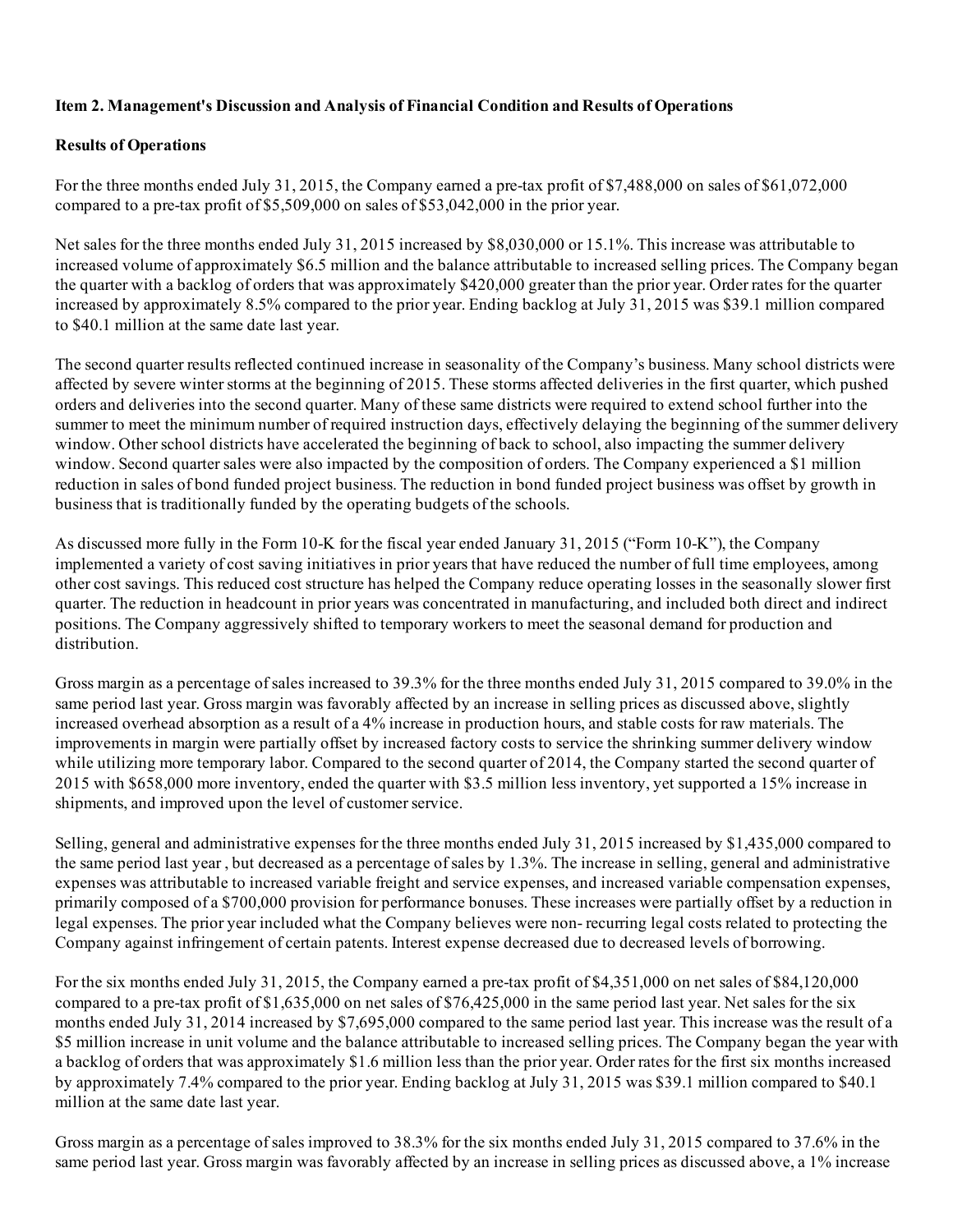in production rates, and stable raw material costs.

Selling, general and administrative expenses for the six months ended July 31, 2015 increased by approximately \$900,000 compared to the same period last year but decreased as a percentage ofsales by 2.1%. The increase in selling, general and administrative expenses was attributable to increased variable freight and service expenses, and increased variable compensation expenses, primarily composed of a \$700,000 provision for anticipated performance bonuses. These increases were partially offset by a reduction in legal expenses. The prior year included what the Company believes were nonrecurring legal costs. Interest expense decreased due to decreased levels of borrowing.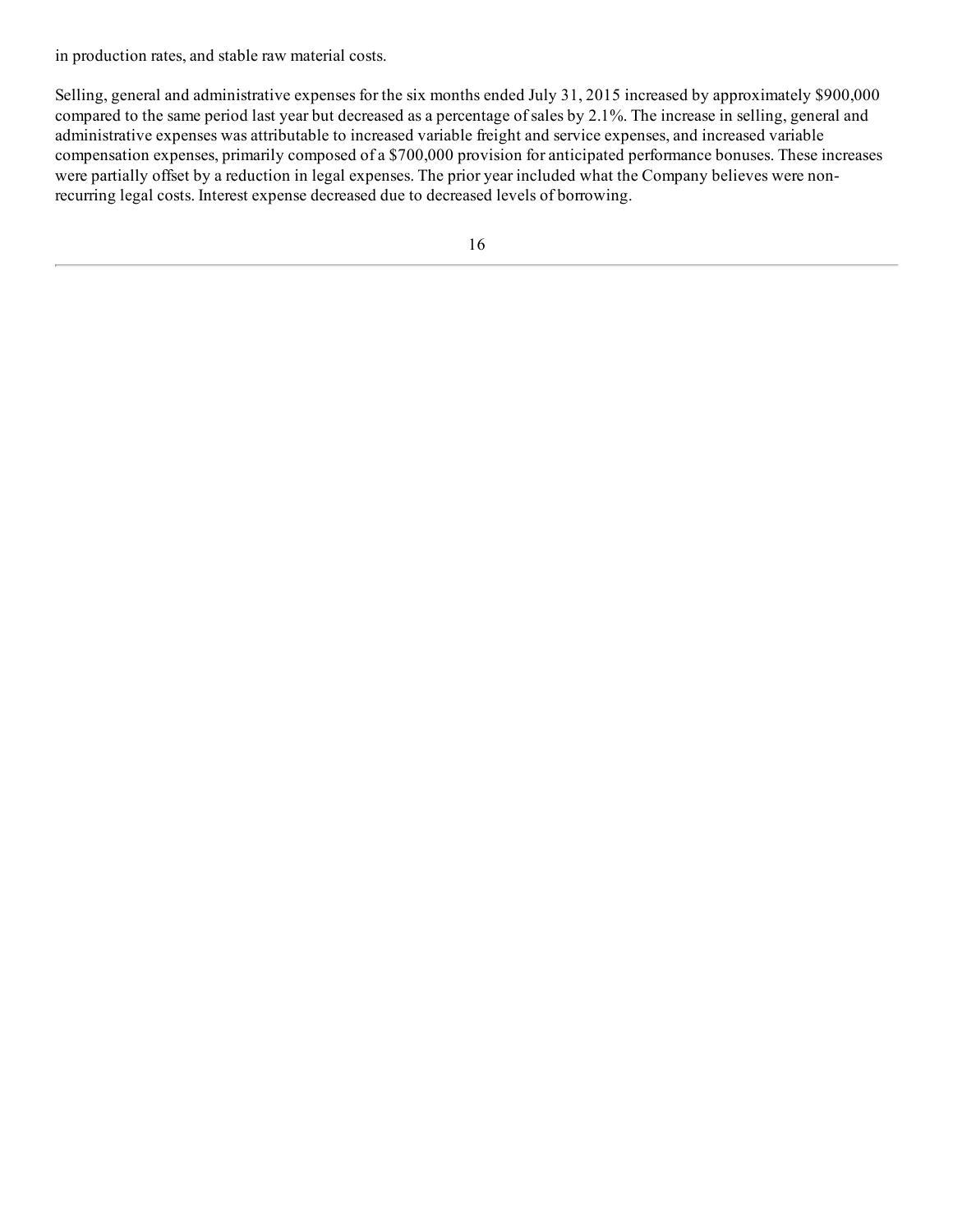In the first six months of 2015 the Company did not record significant income tax expense / (benefit). During the fourth quarter of 2010 the Company established a valuation allowance on the majority of deferred tax assets. The effective income tax rate for the quarter ended July 31, 2015 was impacted by the valuation allowance and state income and franchise taxes.

#### Liquidity and Capital Resources

As discussed in the Company's Form 10-K, approximately 50% of the Company's annual sales volume is shipped in June through August. The Company traditionally builds large quantities of inventory during the first quarter of each fiscal year in anticipation of seasonally high summer shipments. In addition, the Company finances a large balance of accounts receivable during the peak season. Accounts receivable increased by \$23,312,000 from January 31, 2015 to July 31, 2015. This compares to prior year when accounts receivable grew by \$20,978,000 during the same period. The accounts receivable balance was \$4,469,000 higher at July 31, 2015 than at July 31, 2014 due to increased sales in the second quarter.

For the first six months, the Company increased inventory by approximately \$15,108,000 at July 31, 2015 compared to January 31, 2015. This compares to an increase of \$17,504,000 during the same period last year. Inventory at July 31, 2015 was \$3,497,000 less than the prior year. The increase in accounts receivable and inventory at July 31, 2015 compared to the January 31, 2015, was financed in part by vendor credit, which naturally increases with increased second quarter business activity, and the balance through the Company's credit facility with PNC Bank.

Interest expense decreased by approximately \$84,000 for the six months ended July 31, 2015, compared to the same period last year. The decrease was primarily due to decreased borrowing levels under the Company's line of credit with PNC Bank National Association ("PNC Bank").

Borrowings under the Company's revolving line of credit with PNC Bank at July 31, 2015 decreased by approximately \$2,837,000 compared to the borrowings at July 31, 2014. The Company established a goal of limiting capital spending to less than \$3,000,000 for fiscal year 2015, which is less than the Company's anticipated depreciation expense. Capital spending for the six months ended July 31, 2014 was \$2,375,000 compared to \$1,904,000 for the same period last year. Capital expenditures are being financed through the Company's credit facility with PNC Bank and operating cash flow.

Net cash used in operating activities for the six months ended July 31, 2015, was \$17,749,000 compared to \$23,184,000 for the same period last year. The decrease in cash used was primarily attributable to an increase net income and an increase in accounts payable and accrued liabilities.

The Company believes that cash flows from operations, together with the Company's unused borrowing capacity with PNC Bank will be sufficient to fund the Company's debt service requirements, capital expenditures and working capital needs for the next twelve months.

#### Off Balance Sheet Arrangements

None.

#### Critical Accounting Policies and Estimates

The Company's critical accounting policies are outlined in its Form 10-K. There have been no changes in the quarter ended July 31, 2015.

#### Forward-Looking Statements

From time to time, including in this Quarterly Report on Form 10-Q for the quarterly period ended July 31, 2015, the Company or its representatives have made and may make forward-looking statements, orally or in writing, including those contained herein. Such forward-looking statements may be included in, without limitation, reports to stockholders, press releases, oral statements made with the approval of an authorized executive officer of the Company and filings with the Securities and Exchange Commission. The words or phrases "anticipates," "expects," "will continue," "believes," "estimates," "projects," or similar expressions are intended to identify "forward-looking statements" within the meaning of the Private Securities Litigation Reform Act of 1995. The results contemplated by the Company's forward-looking statements are subject to certain risks and uncertainties that could cause actual results to vary materially from anticipated results,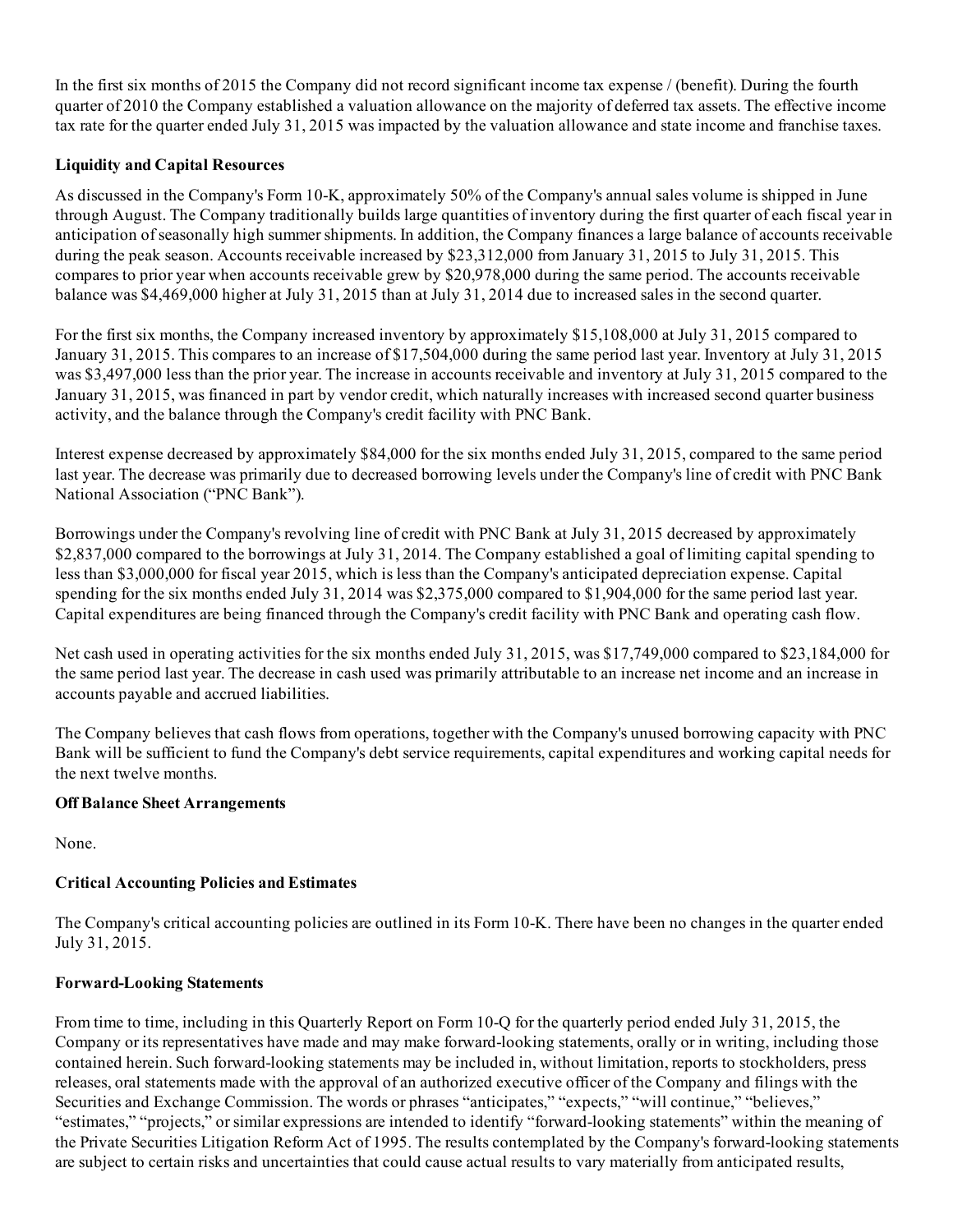including without limitation, availability of funding for educational institutions, availability and cost of materials, especially steel, availability and cost of labor, demand for the Company's products, competitive conditions affecting selling prices and margins, capital costs and general economic conditions. Such risks and uncertainties are discussed in more detail in the Company's Form 10-K.

The Company's forward-looking statements represent its judgment only on the dates such statements were made. By making any forward-looking statements, the Company assumes no duty to update them to reflect new, changed or unanticipated events or circumstances.

#### Item 3. Quantitative and Qualitative Disclosures about Market Risk

Not applicable.

#### Item 4. Controls and Procedures

#### Disclosure Controls and Procedures

The Company carried out an evaluation, under the supervision and with the participation of the Company's management, including its Principal Executive Officer along with its Principal Financial Officer, of the effectiveness of the design and operation of disclosure controls and procedures. Based upon the foregoing, the Company's Principal Executive Officer along with the Company's Principal Financial Officer concluded that the Company's disclosure controls and procedures (as such term is defined in Rules 13a-15(e) and 15d-15(e) under the Securities Exchange Act of 1934, as amended) were effective as of the end of the period covered by this Quarterly Report on Form 10-Q.

#### Changes in Internal Control Over Financial Reporting

There was no change in the Company's internal control over financial reporting during the second fiscal quarter of 2015 that has materially affected, or is reasonably likely to materially affect, the Company's internal control over financial reporting.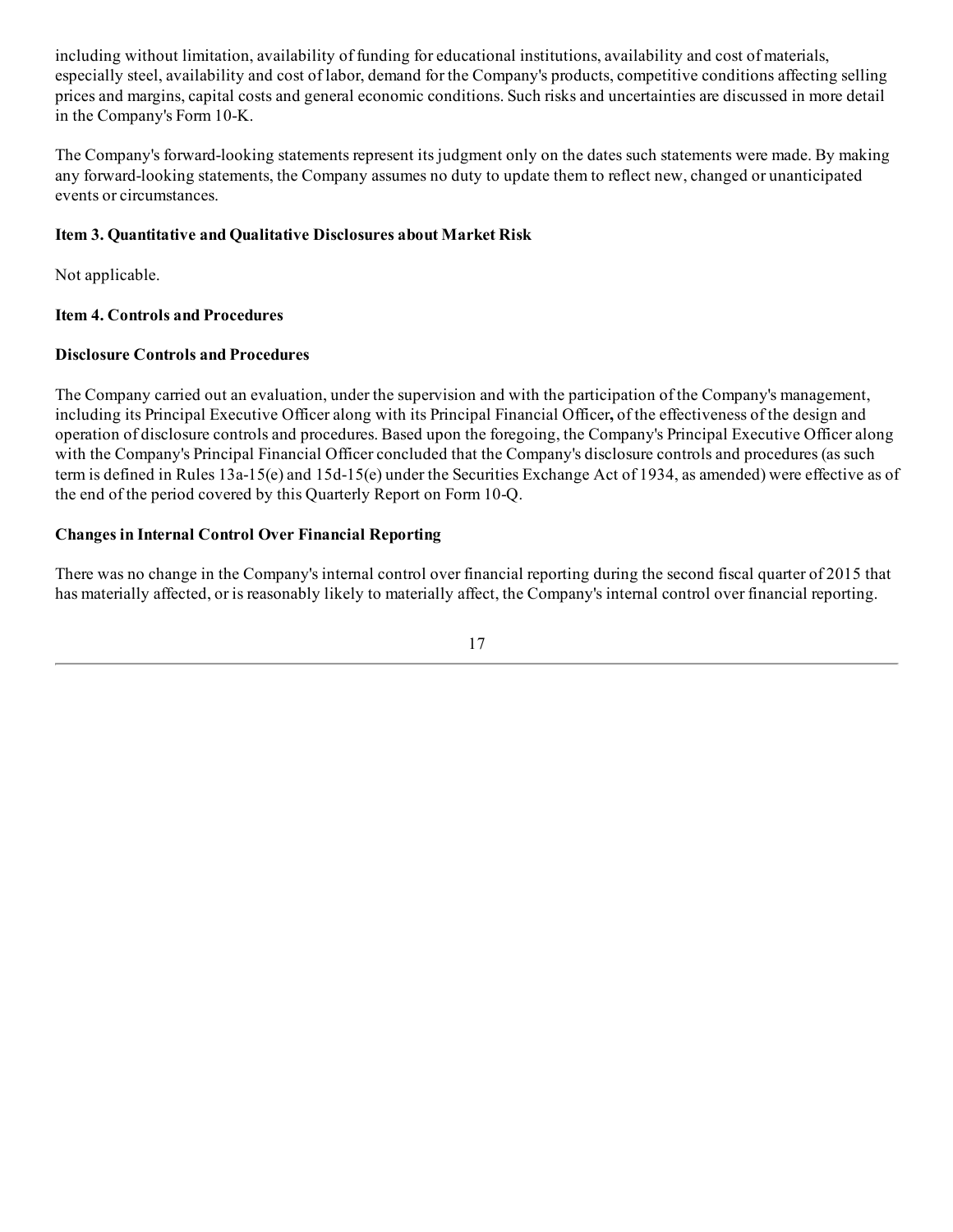#### PART II — Other Information

#### Virco Mfg. Corporation

#### Item 1. Legal Proceedings

The Company has various legal actions pending against it arising in the ordinary course of business which, in the opinion of the Company, are not material in that management either expects that the Company will be successful on the merits of the pending cases or that any liabilities resulting from such cases will be substantially covered by insurance. While it is impossible to estimate with certainty the ultimate legal and financial liability with respect to these suits and claims, management believes that the aggregate amount of such liabilities will not be material to the results of operations, financial position, or cash flows of the Company.

#### Item 1A. Risk Factors

Not applicable.

#### Item 2. Unregistered Sales of Equity Securities, Use of Proceeds and Issuer Purchases of Equity Securities

None.

Item 3. Defaults Upon Senior Securities

None.

#### Item 4. Mine Safety Disclosures

Not applicable.

#### Item 5. Other Information

None.

#### Item 6. Exhibits

Exhibit 10.1 - Tenth Amendment to Revolving Credit and Security Agreement, dated as of December 6, 2012, by and among Virco Mfg. Corporation and Virco, Inc., as borrowers, and PNC Bank, National Association, as the lender and administrative agent.

Exhibit 31.1 — Certification of Robert A. Virtue, Chief Executive Officer, pursuant to Rules 13a-14 and 15d-14 of the Securities Exchange Act, as adopted pursuant to section 302 of the Sarbanes-Oxley Act of 2002.

Exhibit 31.2 — Certification of Robert E. Dose, Vice President, Finance, pursuant to Rules 13a-14 and 15d-14 of the Securities Exchange Act, as adopted pursuant to section 302 of the Sarbanes-Oxley Act of 2002.

Exhibit 32.1 — Certification of Principal Executive Officer and Principal Financial Officer pursuant to 18 U.S.C. Section 1350, as adopted pursuant to Section 906 of the Sarbanes-Oxley Act of 2002.

Exhibit 101.INS — XBRL Instance Document.

Exhibit 101.SCH — XBRL Taxonomy Extension Schema Document.

Exhibit 101.CAL — XBRL Taxonomy Extension Calculation Linkbase Document.

Exhibit 101.LAB — XBRL Taxonomy Extension Label Linkbase Document.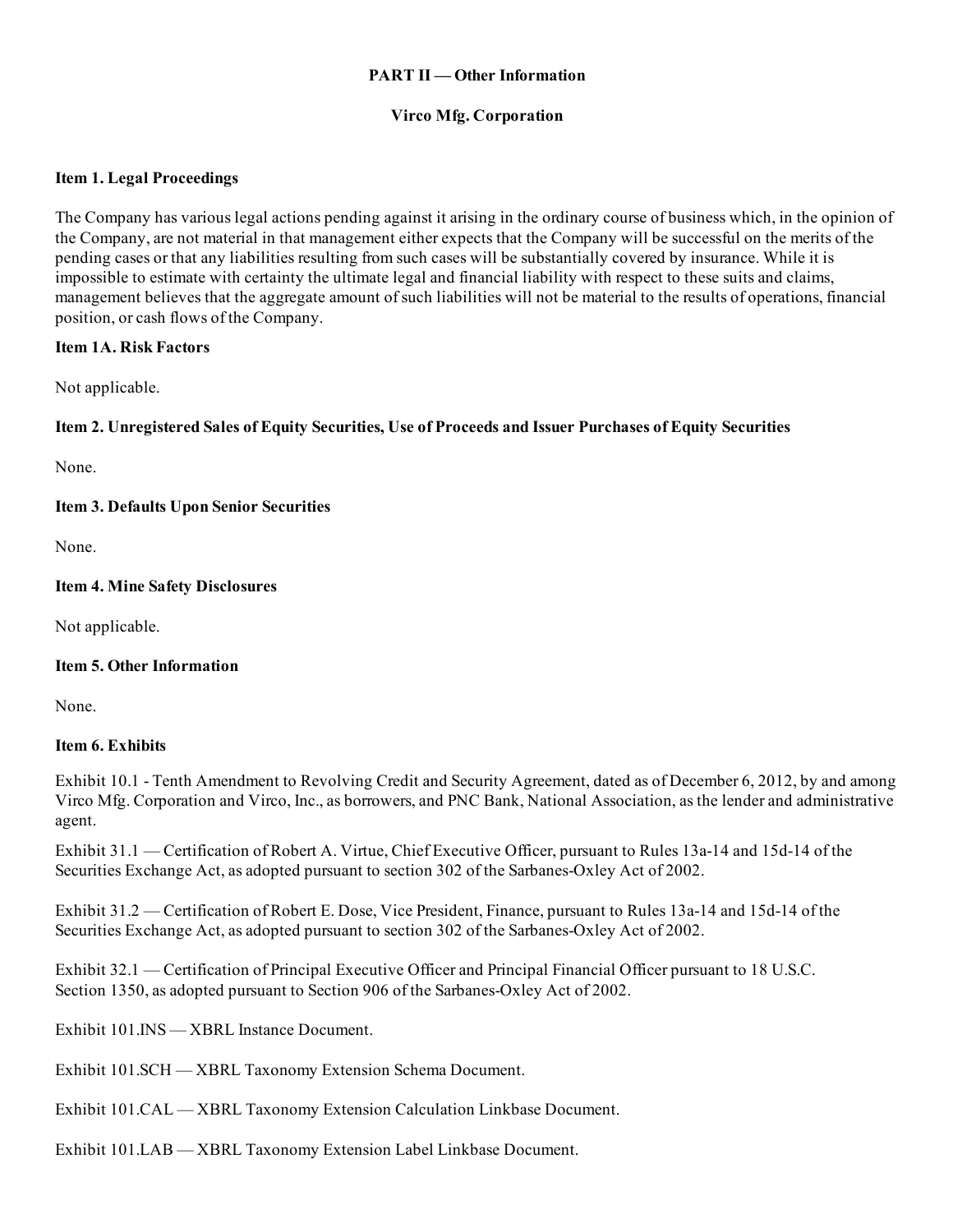Exhibit 101.PRE — XBRL Taxonomy Extension Presentation Linkbase Document.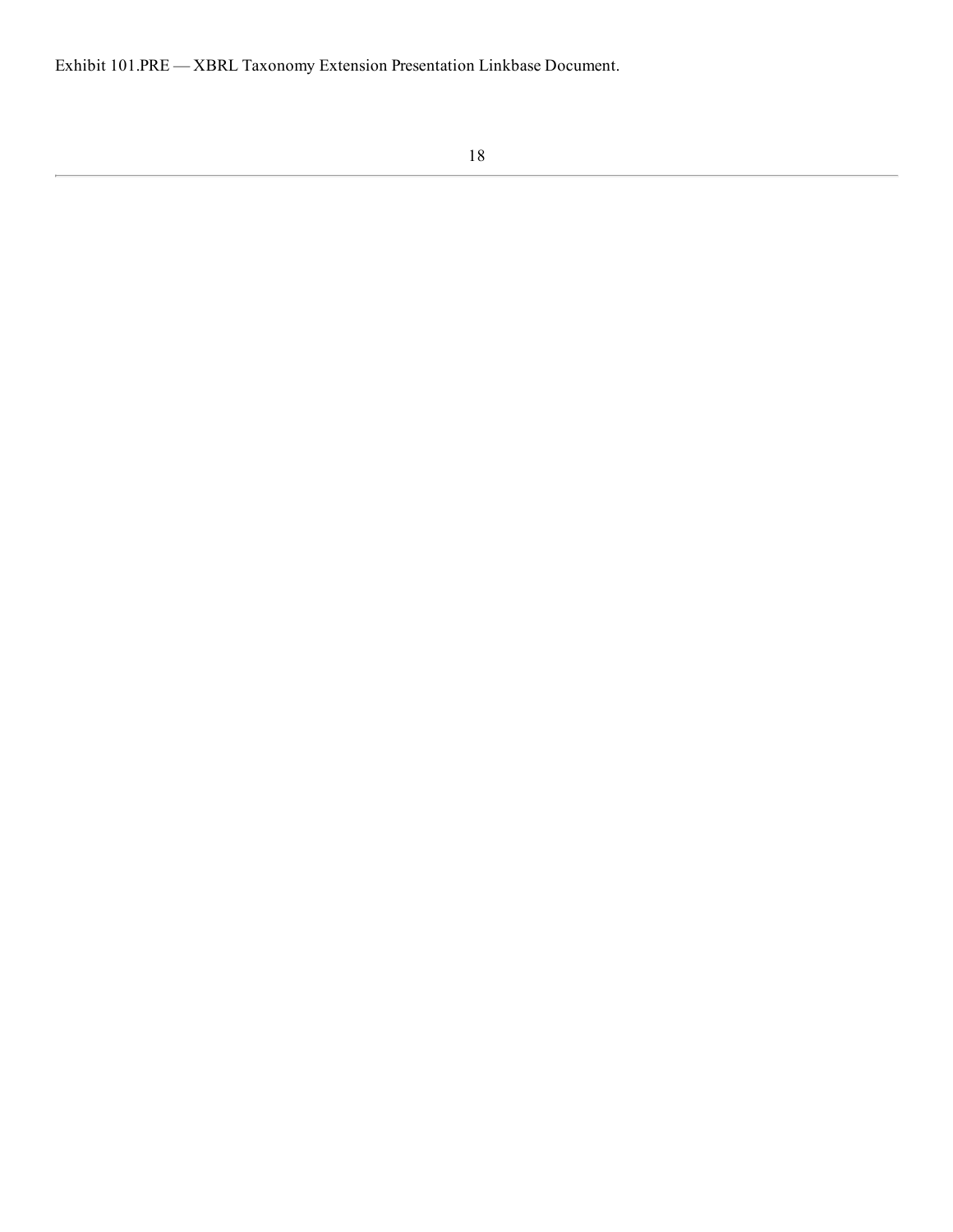## **SIGNATURES**

Pursuant to the requirements of the Securities Exchange Act of 1934, the registrant has duly caused this report to be signed on its behalf by the undersigned thereunto duly authorized.

Date: September 11, 2015 By: /s/ Robert E. Dose

VIRCO MFG. CORPORATION

Robert E. Dose Vice President — Finance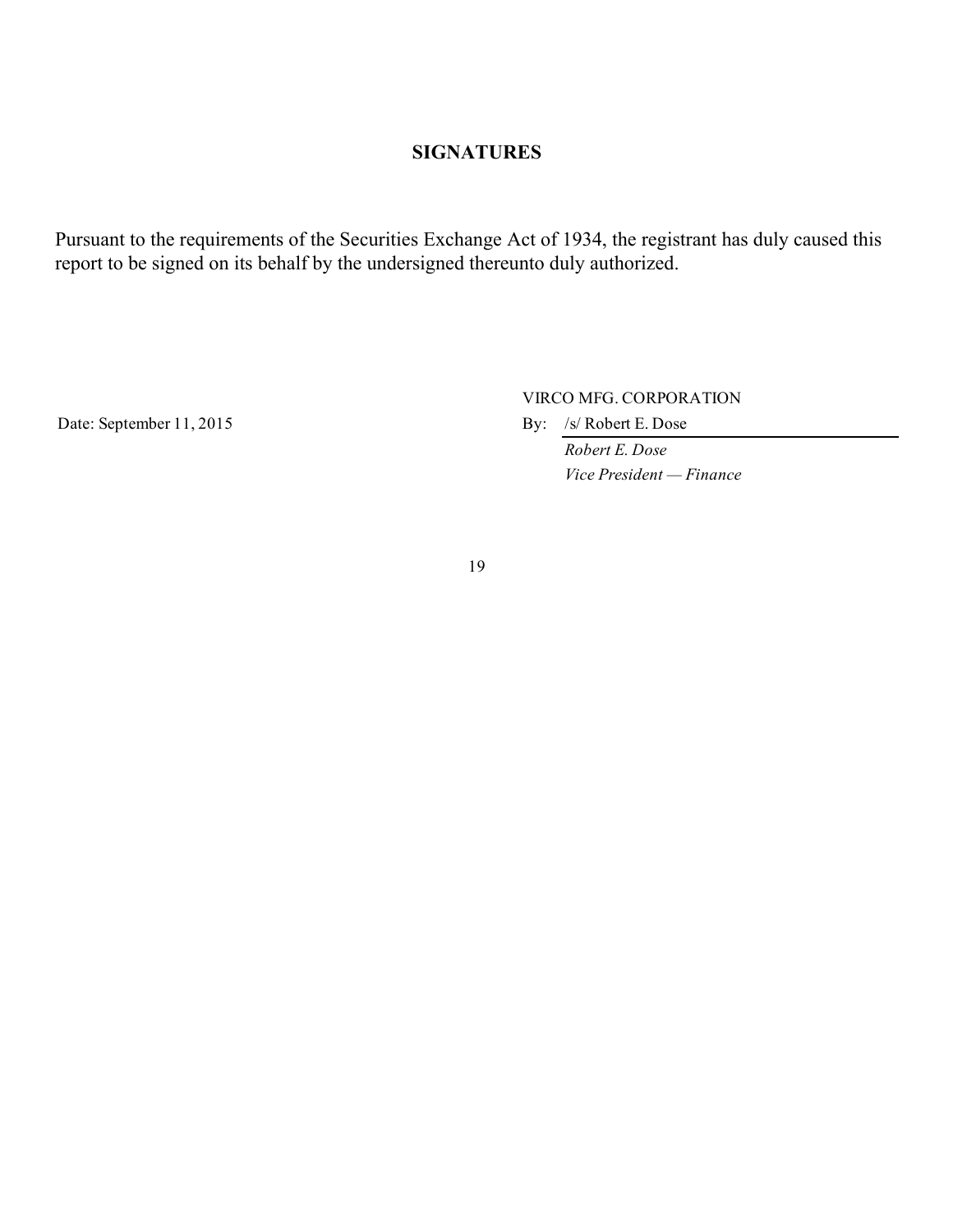#### TENTH AMENDMENT TO REVOLVING CREDIT AND SECURITY AGREEMENT

This TENTH AMENDMENT TO REVOLVING CREDIT AND SECURITY AGREEMENT (this "Amendment") is entered into as of June 18, 2015, by and among VIRCO MFG. CORPORATION, a Delaware corporation ("VMC"), VIRCO INC., a Delaware corporation ("Virco", and together with VMC, "Borrowers" and, each individually, a "Borrower"), the financial institutions from time to time party to the Credit Agreement (as defined below) as lenders (collectively, "Lenders"), and PNC BANK, NATIONAL ASSOCIATION ("PNC"), as administrative agent for Lenders (PNC, in such capacity, "Agent"), with respect to the following:

A. Borrowers, Lenders and Agent have previously entered into that certain Revolving Credit and Security Agreement, dated as of December 22, 2011 (as amended, restated or otherwise modified from time to time, the "Credit Agreement").

B. Borrowers have requested that Agent and Lenders revise Section 2.1(a)(iii) of the Credit Agreement. Agent and Lenders are agreeable to the Borrowers' requests but only on the terms and conditions set forth below.

NOW, THEREFORE, in consideration of the mutual conditions and agreements set forth in the Credit Agreement, the Loan Documents and this Amendment, and other valuable consideration, the receipt and sufficiency of which are hereby acknowledged, the parties hereby agree as follows:

1. Definitions Incorporated. Initially capitalized terms used but not otherwise defined in this Amendment have the respective meanings set forth in the Credit Agreement, as amended hereby.

follows:

2. Amendments to the Credit Agreement. The Credit Agreement is hereby amended as

(a) The following new definitions are hereby added to Section 1.2 of the Credit Agreement in proper alphabetical order to read as follows:

"'Tenth Amendment' means the Tenth Amendment to Revolving Credit and Security Agreement dated as of June 18, 2015 among Borrowers, the Lenders party thereto and Agent."

"'Tenth Amendment Date means June 18, 2015."

(b) Section 2.1(a)(iii) of the Credit Agreement is hereby amended and restated in its entirety as follows:

"(iii) with respect to each fiscal year of the Borrowers, during the respective period set forth below for such fiscal year, the amount applicable to such period

| Period                             | <b>Amount</b> |  |  |  |  |  |
|------------------------------------|---------------|--|--|--|--|--|
| January 1 through February 28 (29) | \$8,000,000   |  |  |  |  |  |
| March                              | \$11,000,000  |  |  |  |  |  |
| April                              | \$14,000,000  |  |  |  |  |  |
| May                                | \$14,000,000  |  |  |  |  |  |
| June                               | \$14,000,000  |  |  |  |  |  |
| July                               | \$11,000,000  |  |  |  |  |  |
| August 1 through 15                | \$8,000,000   |  |  |  |  |  |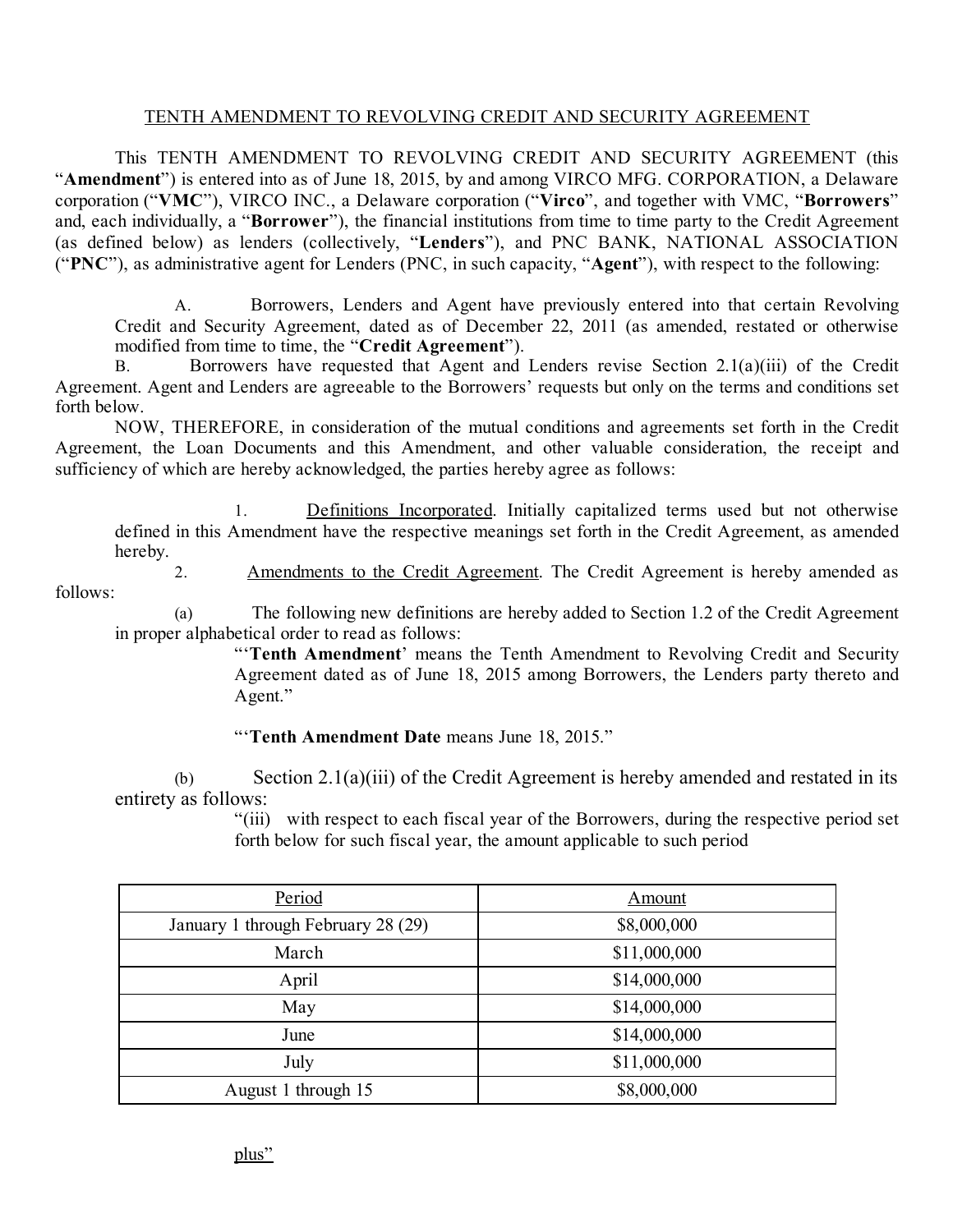3. Amendment Fee. On the date hereof, Borrowers shall pay to Agent, in addition to all other fees and charges set forth in the Credit Agreement, a non-refundable amendment fee of \$15,000, which fee may be charged to the Borrowers' Account as a Revolving Advance (the "Amendment Fee").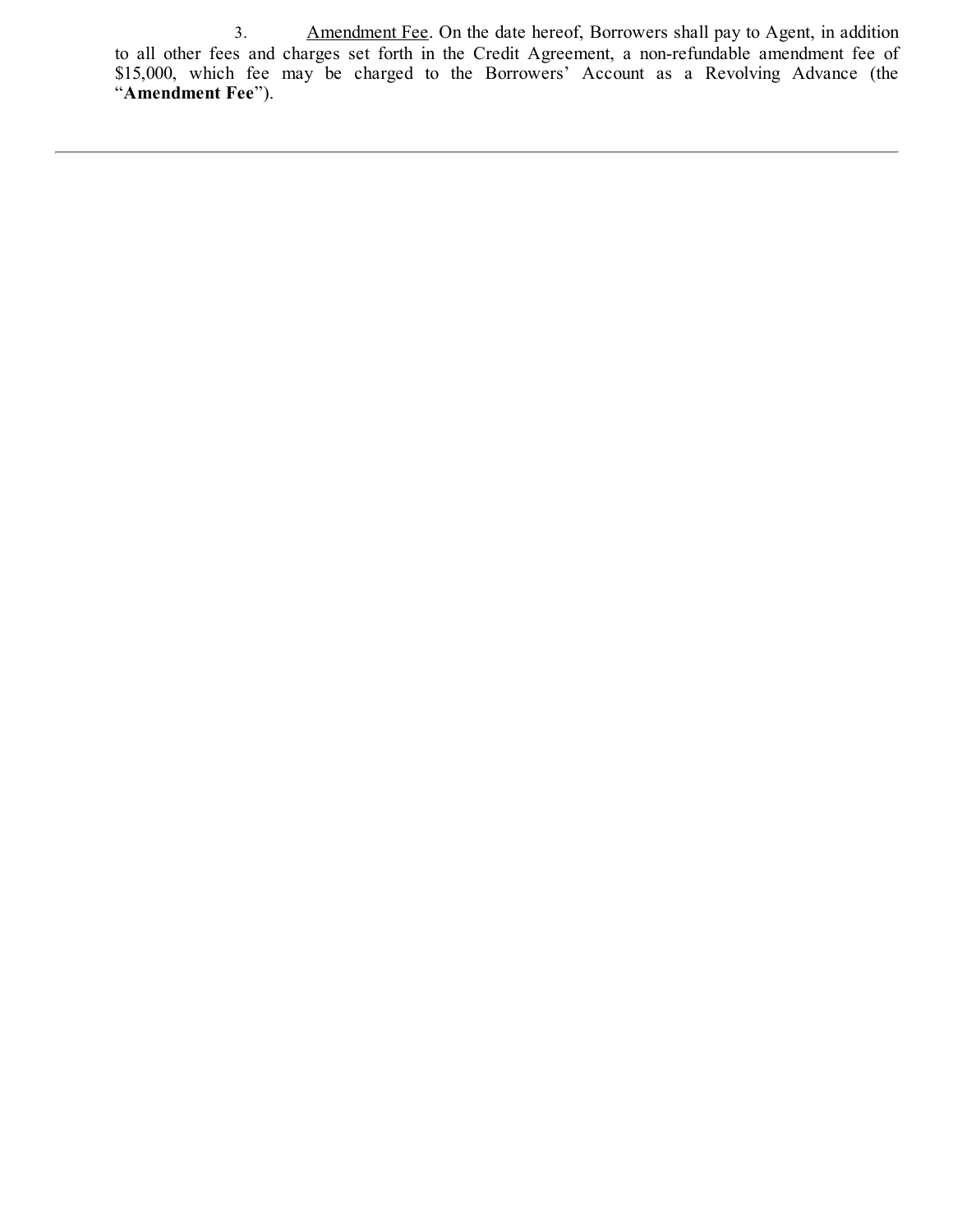4. Conditions Precedent. The obligations of Agent and Lenders hereunder, and this Amendment, will be effective on the date (the "Tenth Amendment Effective Date") of satisfaction of each of the following conditions precedent, each in a manner in form and substance acceptable to Agent:

(a) Representations and Warranties. The representations and warranties contained herein and in the Credit Agreement, as amended hereby, shall be true and correct in all material respects as of the date hereof as if made on the date hereof, except for such representations and warranties limited by their terms to a specific date, in which case each such representation and warranty shall be true and correct in all material respects as of such specific date;

(b) No Default. After giving effect to this Amendment, no Default or Event of Default shall have occurred and be continuing;

(c) Amendment. Borrowers shall have delivered to Agent an executed original of this Amendment;

(d) Fees. Borrowers shall have paid the Amendment Fee, or in Agent's discretion, Agent shall have charged the Amendment Fee to the Borrowers' Account as a Revolving Advance; and

(e) Other. All corporate and other proceedings, and all documents, instruments and other legal matters in connection with the transactions contemplated hereby shall be satisfactory in form and substance to Agent and its counsel.

5. Representations and Warranties. To induce Lenders and Agent to enter into this Amendment, each Borrower represents and warrants to Lenders and Agent as of the date hereof as follows:

(a) Such Borrower has full power, authority and legal right to enter into this Amendment and to perform all its respective Obligations hereunder. This Amendment has been duly executed and delivered by such Borrower and the Credit Agreement, as amended by this Amendment constitutes the legal, valid and binding obligation of such Borrower enforceable in accordance with its terms, except as such enforceability may be limited by any applicable bankruptcy, insolvency, moratorium or similar laws affecting creditors' rights generally. The execution, delivery and performance of this Amendment (i) are within such Borrower's powers, have been duly authorized by all necessary company action, are not in contravention of law or the terms of such Borrower's bylaws, certificate of incorporation, or other applicable documents relating to such Borrower's formation or to the conduct of such Borrower's business or of any material agreement or undertaking to which such Borrower is a party or by which such Borrower is bound, (ii) will not conflict with or violate any law or regulation, or any judgment, order, writ, injunction or decree of any court or Governmental Body, (iii) will not require the Consent of any Governmental Body or any other Person, except those Consents which will have been duly obtained, made or compiled prior to date hereof and which are in full force and effect, and (iv) will not conflict with, nor result in any breach in any of the provisions of or constitute a default under or result in the creation of any Lien except Permitted Encumbrances upon any asset of such Borrower under the provisions of any material agreement, charter document, instrument, by-law or other instrument to which such Borrower is a party or by which it or its property is a party or by which it may be bound.

(b) After giving effect to this Amendment, the representations and warranties contained in the Credit Agreement are true and correct in all material respects except to the extent any such representation or warranty is expressly stated to have been made as of a specific date, in which case each such representation and warranty is true and correct in all material respects as of such specific date, and no Default or Event of Default has occurred and is continuing.

6. Reaffirmation. Except as specifically modified by this Amendment, the Credit Agreement and the other Loan Documents remain in full force and effect in accordance with their respective terms and are hereby ratified, reaffirmed and confirmed by Borrowers.

7. Events of Default. Any failure to comply with the terms of this Amendment will constitute an Event of Default under the Credit Agreement.

Integration. This Amendment, together with the Credit Agreement and the Loan Documents, incorporates all negotiations of the parties hereto with respect to the subject matter hereof and is the final expression and agreement of the parties hereto with respect to the subject matter hereof.

9. Severability. If any part of this Amendment is contrary to, prohibited by, or deemed invalid under Applicable Laws, such provision shall be inapplicable and deemed omitted to the extent so contrary, prohibited or invalid, but the remainder hereof shall not be invalidated thereby and shall be given effect so far as possible.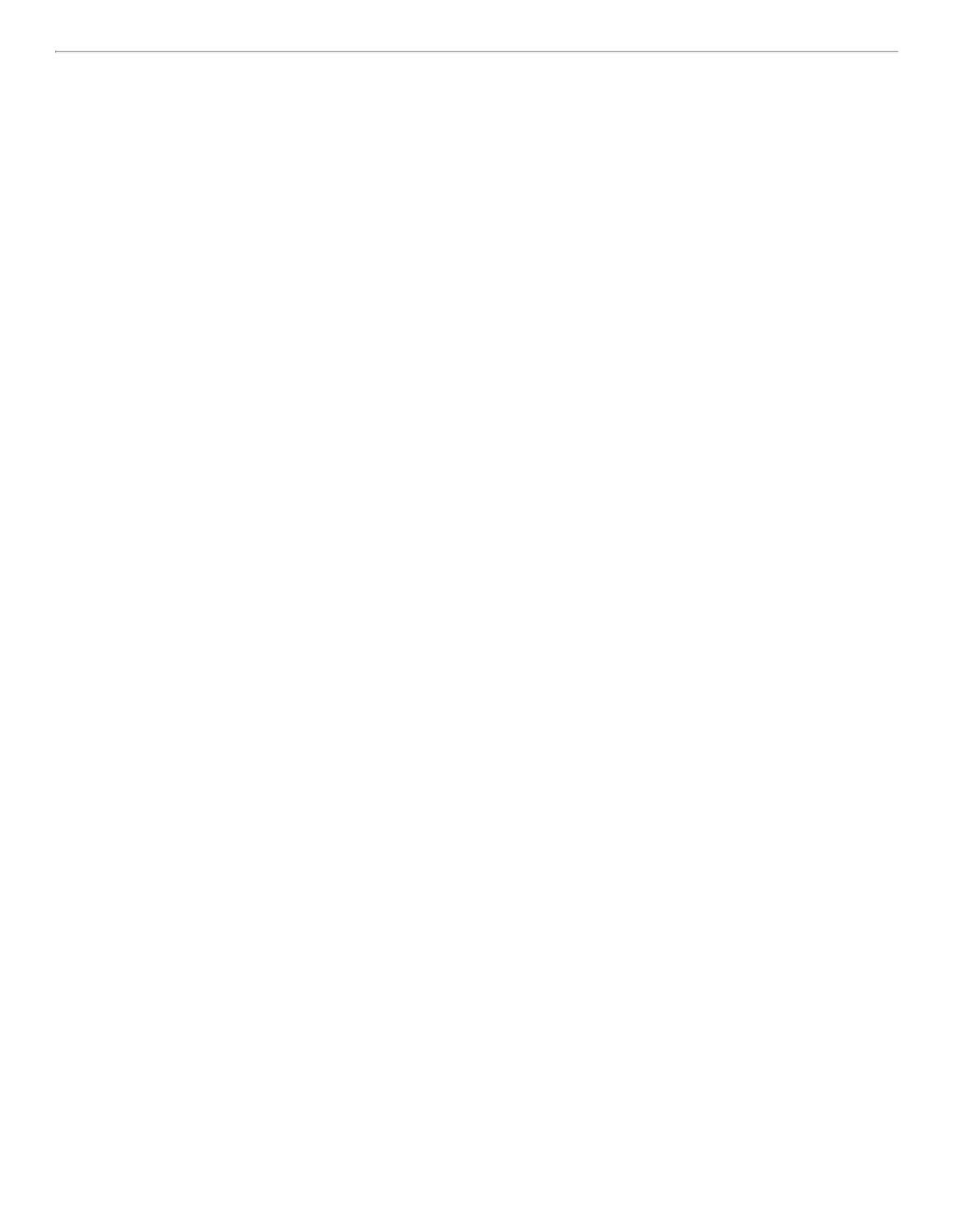10. Submission of Amendment. The submission of this Amendment to the parties or their agents or attorneys for review or signature does not constitute a commitment by Agent or Lenders to amend or otherwise modify any of the provisions of the Credit Agreement and this Amendment shall have no binding force or effect until the Tenth Amendment Effective Date.

11. Counterparts; Facsimile Signatures. This Amendment may be executed in any number of and by different parties hereto on separate counterparts, all of which, when so executed, shall be deemed an original, but all such counterparts shall constitute one and the same agreement. Any signature delivered by a party by facsimile transmission shall be deemed to be an original signature hereto.

12. Governing Law. This Amendment is a Loan Document and is governed by the Applicable Law pertaining in the State of New York, other than those conflict of law provisions that would defer to the substantive laws of another jurisdiction. This governing law election has been made by the parties in reliance on, among other things, Section 51401 of the General Obligations Law of the State of New York, as amended (as and to the extent applicable), and other Applicable Law.

13. Successors and Assigns. This Amendment shall be binding upon and inure to the benefit of Borrowers, Lenders, Agent, and all future holders of the Obligations and their respective successors and assigns, except that no Borrower may assign or transfer any of its rights or obligations under this Amendment without the prior written consent of Agent.

14. Attorneys' Fees; Costs. Borrowers agree to promptly pay, upon written demand, all reasonable and documented attorneys' fees and costs incurred in connection with the negotiation, documentation and execution of this Amendment. If any legal action or proceeding shall be commenced at any time by any party to this Amendment in connection with its interpretation or enforcement, the prevailing party or parties in such action or proceeding shall be entitled to reimbursement of its reasonable attorneys' fees and costs in connection therewith, in addition to all other relief to which the prevailing party or parties may be entitled.

15. Jury Trial Waiver. To the extent not prohibited by applicable law, each party to this Amendment hereby expressly waives any right to trial by jury of any claim, demand, action, or cause of action (a) arising under this Amendment or any other instrument, document, or agreement executed or delivered in connection herewith, or (b) in any way connected with or related or incidental to the dealings of the parties hereto or any of them with respect to this Amendment or any other instrument, document, or agreement executed or delivered in connection herewith, or the transactions related hereto or thereto in each case whether now existing or hereafter arising, and whether sounding in contract or tort or otherwise and each party hereto hereby consents that any such claim, demand, action, or cause of action shall be decided by court trial without a jury, and that any party to this Amendment may file an original counterpart or a copy of this Section with any court as written evidence of the consents of the parties hereto to the waiver of their right to trial by jury. Without limiting the applicability of any other provision of the Credit Agreement, the terms of Article XII of the Credit Agreement shall apply to this Amendment.

16. Total Agreement. This Amendment, the Credit Agreement, and the other Loan Documents contain the entire understanding among Borrowers, Lenders and Agent and supersede all prior agreements and understandings, if any, relating to the subject matter hereof. Any promises, representations, warranties, or guarantees not herein contained and hereinafter made have no force and effect unless in writing, signed by Borrowers' and Agent's respective officers. Neither this Amendment nor any portion or provisions hereof may be changed, modified, amended, waived, supplemented, discharged, cancelled, or terminated orally or by any course of dealing, or in any manner other than by an agreement in writing, signed by the party to be charged. Each Borrower acknowledges that it has been advised by counsel in connection with the execution of this Amendment and the other Loan Documents and is not relying upon oral representations or statements inconsistent with the terms and provisions of this Amendment.

[Remainder of Page Intentionally Left Blank]

58739034\_2

IN WITNESS WHEREOF, the parties hereto have duly executed this Amendment as of the date first written above.

> VIRCO MFG. CORPORATION, a Delaware corporation, as a Borrower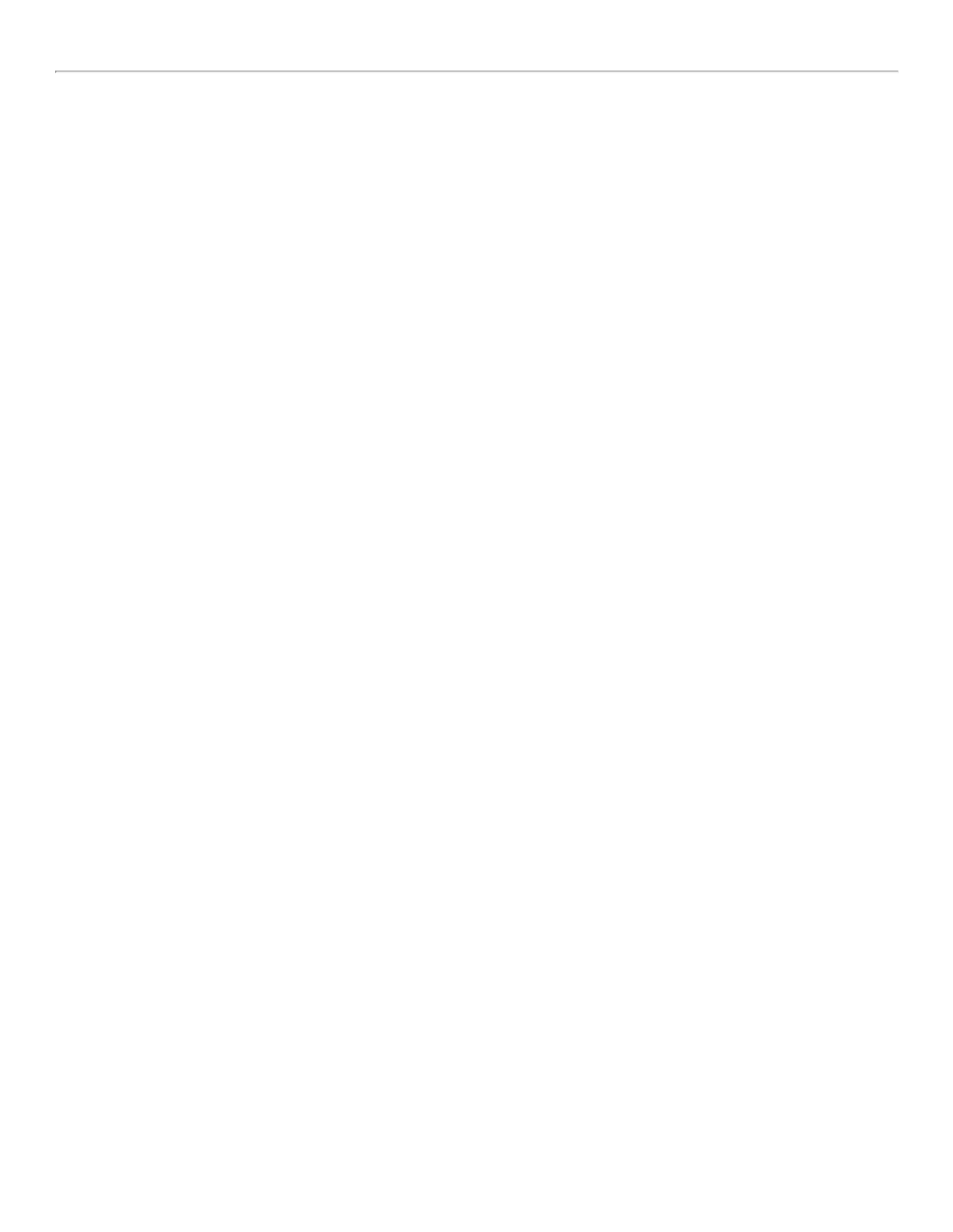By: Name: Robert E. Dose Title: Vice President

VIRCO INC., a Delaware corporation, as a Borrower

By: Name: Robert E. Dose Title: Vice President

PNC BANK, NATIONAL ASSOCIATION, as Lender and as Agent

By: Name: Jeanette Vandenbergh Title: Senior Vice President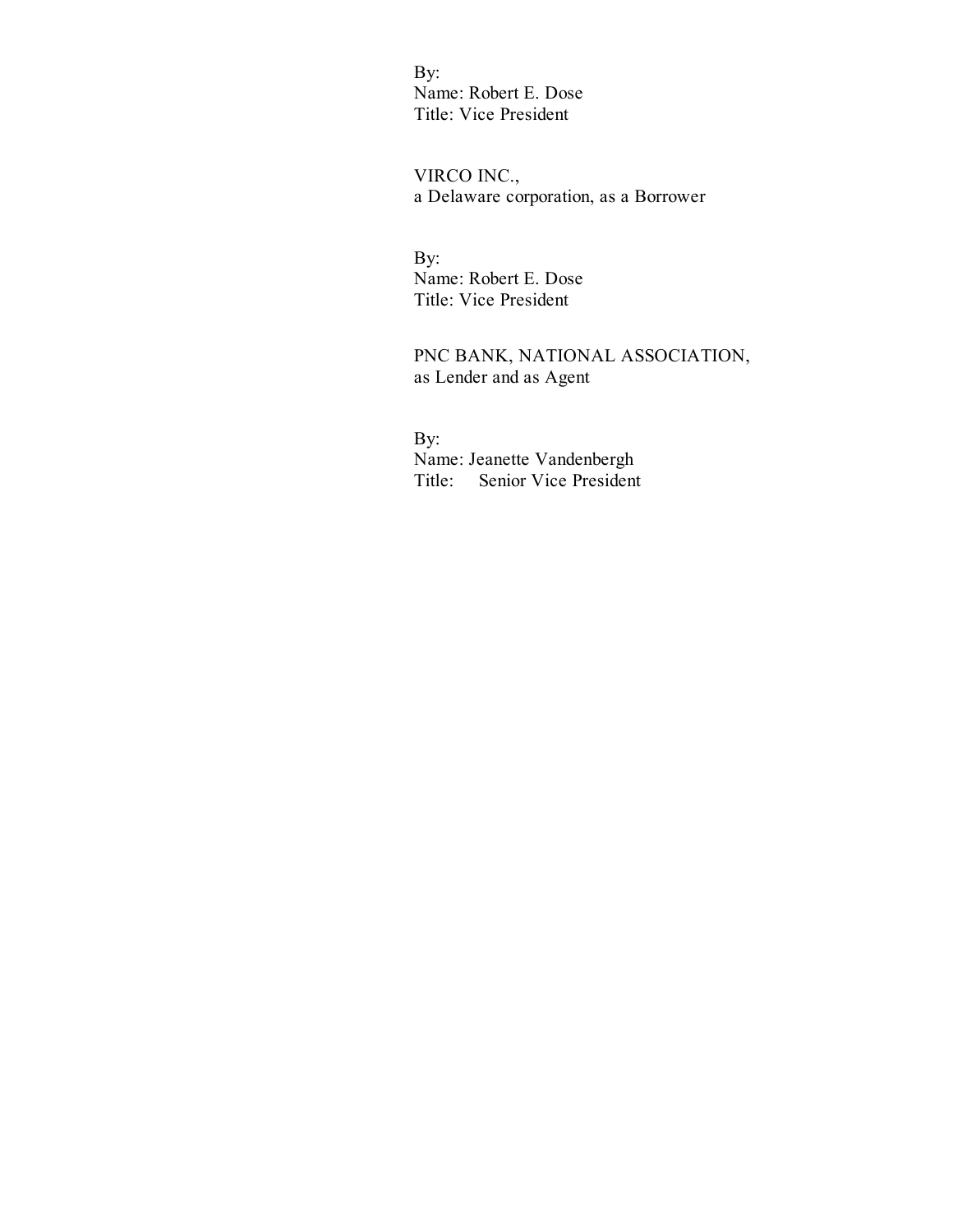#### **CERTIFICATIONS**

I, Robert A. Virtue, certify that:

1. I have reviewed this Form 10-Q of Virco Mfg. Corporation;

2. Based on my knowledge, this report does not contain any untrue statement of a material fact or omit to state a material fact necessary to make the statements made, in light of the circumstances under which such statements were made, not misleading with respect to the period covered by this report;

3. Based on my knowledge, the financial statements, and other financial information included in this report, fairly present in all material respects the financial condition, results of operations and cash flows of the registrant as of, and for, the periods presented in this report;

4. The registrant's other certifying officer(s) and I are responsible for establishing and maintaining disclosure controls and procedures (as defined in Exchange Act Rules  $13a-15(e)$  and  $15d-15(e)$ ) and internal control over financial reporting (as defined in Exchange Act Rules  $13a-15(f)$  and  $15d-15(f)$  for the registrant and have:

(a) Designed such disclosure controls and procedures, or caused such disclosure controls and procedures to be designed under oursupervision, to ensure that material information relating to the registrant, including its consolidated subsidiaries, is made known to us by others within those entities, particularly during the period in which this report is being prepared;

(b) Designed such internal control over financial reporting, or caused such internal control over financial reporting to be designed under oursupervision, to provide reasonable assurance regarding the reliability of financial reporting and the preparation of financial statements for external purposes in accordance with generally accepted accounting principles;

(c) Evaluated the effectiveness of the registrant's disclosure controls and procedures and presented in this report our conclusions about the effectiveness of the disclosure controls and procedures, as of the end of the period covered by this report based on such evaluation; and

(d) Disclosed in this report any change in the registrant's internal control over financial reporting that occurred during the registrant's most recent fiscal quarter (the registrant's fourth fiscal quarter in the case of an annual report) that has materially affected, or is reasonably likely to materially affect, the registrant's internal control over financial reporting; and

5. The registrant's other certifying officer(s) and I have disclosed, based on our most recent evaluation of internal control over financial reporting, to the registrant's auditors and the audit committee of the registrant's board of directors (or persons performing the equivalent functions):

(a) All significant deficiencies and material weaknesses in the design or operation of internal control over financial reporting which are reasonably likely to adversely affect the registrant's ability to record, process, summarize and report financial information; and

(b) Any fraud, whether or not material, that involves management or other employees who have a significant role in the registrant's internal control over financial reporting.

/s/ Robert A. Virtue

Robert A. Virtue

Date: September 11, 2015 Chief Executive Officer and Chairman of the Board (Principal Executive Officer)